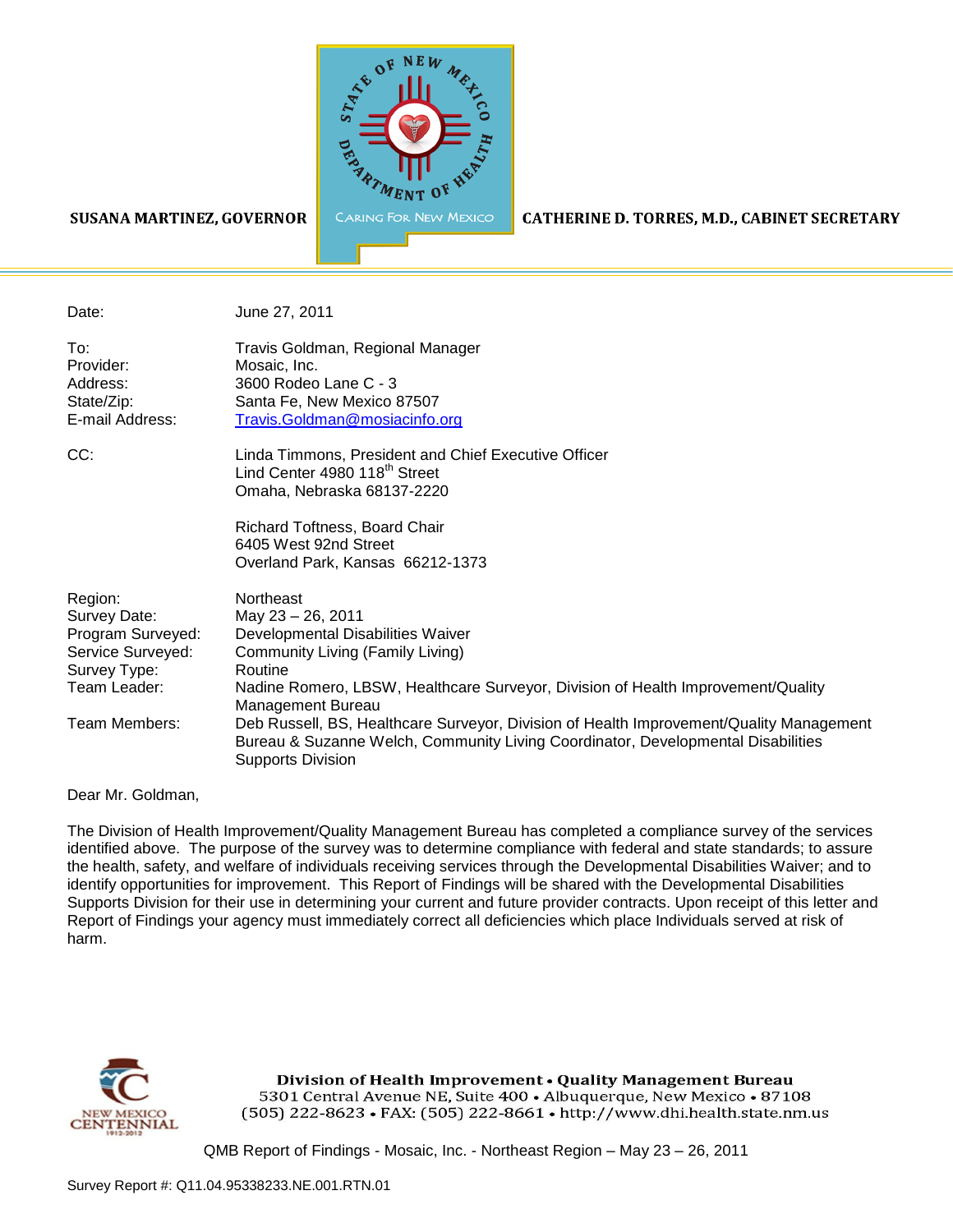### **Quality Management Compliance Determination:**

The Division of Health Improvement is issuing your agency a determination of "Non-Compliance with Conditions of Participation."

### **Plan of Correction:**

The attached Report of Findings identifies deficiencies found during your agency"s compliance review. You are required to complete and implement a Plan of Correction. Please submit your agency"s Plan of Correction in the space on the two right columns of the Report of Findings. See attachment "A" for additional guidance in completing the Plan of Correction. The response is due to the parties below within 10 business days of the receipt of this letter:

#### **1. Quality Management Bureau, Attention: Plan of Correction Coordinator 5301 Central Ave. NE Suite 400 Albuquerque, NM 87108**

### **2. Developmental Disabilities Supports Division Regional Office for region of service surveyed**

Upon notification from QMB that your Plan of Correction has been approved, you must implement all remedies and corrective actions within 45 business days. If your Plan of Correction is denied, you must resubmit a revised plan as soon as possible for approval, as all remedies must still be completed within 45 business days of the receipt of this letter.

Failure to submit, complete or implement your Plan of Correction within the 45 day required time frames may result in the imposition of a \$200 per day Civil Monetary Penalty until it is received, completed and/or implemented.

### **Request for Informal Reconsideration of Findings (IRF):**

If you disagree with a finding of deficient practice, you have 10 business days upon receipt of this notice to request an IRF. Submit your request for an IRF in writing to:

> QMB Deputy Bureau Chief 5301 Central Ave NE Suite #400 Albuquerque, NM 87108 Attention: IRF request

See Attachment "C" for additional guidance in completing the request for Informal Reconsideration of Findings. The request for an IRF will not delay the implementation of your Plan of Correction which must be completed within 45 business days. Providers may not appeal the nature or interpretation of the standard or regulation, the team composition or sampling methodology. If the IRF approves the modification or removal of a finding, you will be advised of any changes.

Please call the Plan of Correction Coordinator at 505-222-8647 if you have questions about the Report of Findings or Plan of Correction. Thank you for your cooperation and for the work you perform.

Sincerely,

Nadine Romero, LBSW

Nadine Romero, LBSW Team Lead/Healthcare Surveyor Division of Health Improvement Quality Management Bureau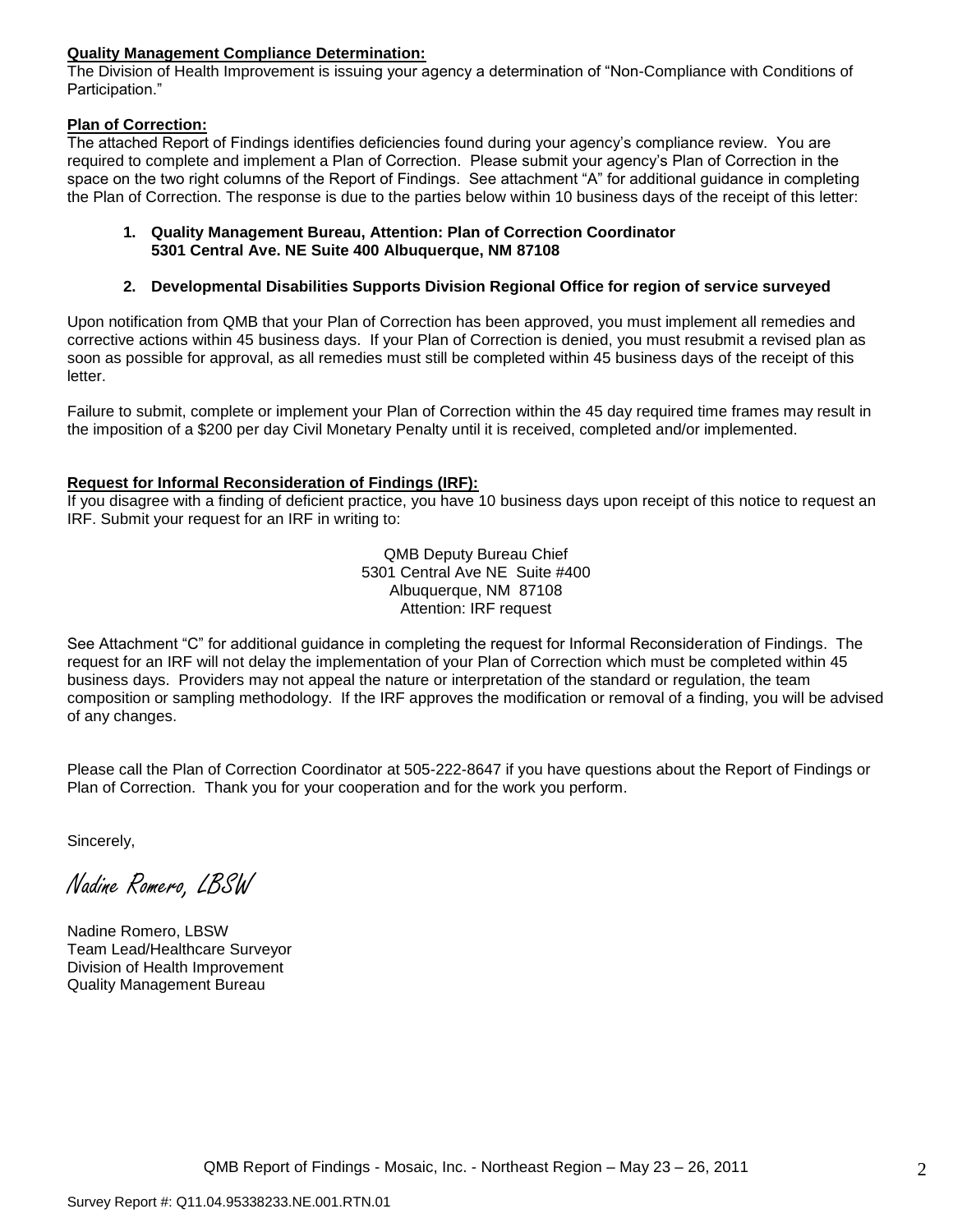| <b>Survey Process Employed:</b>            |                                                                                                                                                                                                                                                             |                                                                                                                                                                                                                                          |
|--------------------------------------------|-------------------------------------------------------------------------------------------------------------------------------------------------------------------------------------------------------------------------------------------------------------|------------------------------------------------------------------------------------------------------------------------------------------------------------------------------------------------------------------------------------------|
| <b>Entrance Conference Date:</b>           | May 23, 2011                                                                                                                                                                                                                                                |                                                                                                                                                                                                                                          |
| Present:                                   | Mosiac, Inc.                                                                                                                                                                                                                                                | Lorraine Herrera, Service Coordinator                                                                                                                                                                                                    |
|                                            | <b>DOH/DHI/QMB</b>                                                                                                                                                                                                                                          | Nadine Romero, LBSW, Team Lead/Healthcare Surveyor                                                                                                                                                                                       |
|                                            |                                                                                                                                                                                                                                                             | <b>DDSD - Northeast Regional Office</b><br>Suzanne Welch, Community Living Coordinator                                                                                                                                                   |
| <b>Exit Conference Date:</b>               | May 26, 2011                                                                                                                                                                                                                                                |                                                                                                                                                                                                                                          |
| Present:                                   | <b>Mosiac, Inc.</b><br>Juanita Watson, Trainer                                                                                                                                                                                                              | Travis Goldman, Regional Manager<br>Lorraine Herrera, Service Coordinator                                                                                                                                                                |
|                                            | DOH/DHI/QMB                                                                                                                                                                                                                                                 | Nadine Romero, LBSW, Team Lead/Healthcare Surveyor<br>Deb Russell, BS, Healthcare Surveyor                                                                                                                                               |
|                                            |                                                                                                                                                                                                                                                             | <b>DDSD - Northeast Regional Office</b><br>Suzanne Welch, Community Living Coordinator                                                                                                                                                   |
| <b>Total Homes Visited</b>                 | Number:                                                                                                                                                                                                                                                     | 7                                                                                                                                                                                                                                        |
| <b>Family Homes Visited</b><br>❖           | Number:                                                                                                                                                                                                                                                     | $\overline{7}$                                                                                                                                                                                                                           |
| <b>Administrative Locations Visited</b>    | Number:                                                                                                                                                                                                                                                     | 1                                                                                                                                                                                                                                        |
| <b>Total Sample Size</b>                   | Number:                                                                                                                                                                                                                                                     | 7<br>0 - Jackson Class Members<br>7 - Non-Jackson Class Members<br>7 - Family Living                                                                                                                                                     |
| Persons Served Interviewed                 | Number:                                                                                                                                                                                                                                                     | 7                                                                                                                                                                                                                                        |
| Records Reviewed (Persons Served)          | Number:                                                                                                                                                                                                                                                     | 7                                                                                                                                                                                                                                        |
| Direct Service Professionals Interviewed   | Number:                                                                                                                                                                                                                                                     | 7                                                                                                                                                                                                                                        |
| Direct Service Professionals Record Review | Number:                                                                                                                                                                                                                                                     | 23                                                                                                                                                                                                                                       |
| <b>Service Coordinator Record Review</b>   | Number:                                                                                                                                                                                                                                                     | 1                                                                                                                                                                                                                                        |
| <b>Administrative Files Reviewed</b>       | <b>Billing Records</b><br>$\bullet$<br><b>Medical Records</b><br>$\bullet$<br>$\bullet$<br><b>Personnel Files</b><br>$\bullet$<br><b>Training Records</b><br>$\bullet$<br>$\bullet$<br>$\bullet$<br>$\bullet$<br>$\bullet$<br><b>Evacuation Drills</b><br>٠ | Incident Management Records<br>Agency Policy and Procedure<br><b>Caregiver Criminal History Screening Records</b><br><b>Employee Abuse Registry</b><br>Human Rights Notes and/or Meeting Minutes<br>Quality Assurance / Improvement Plan |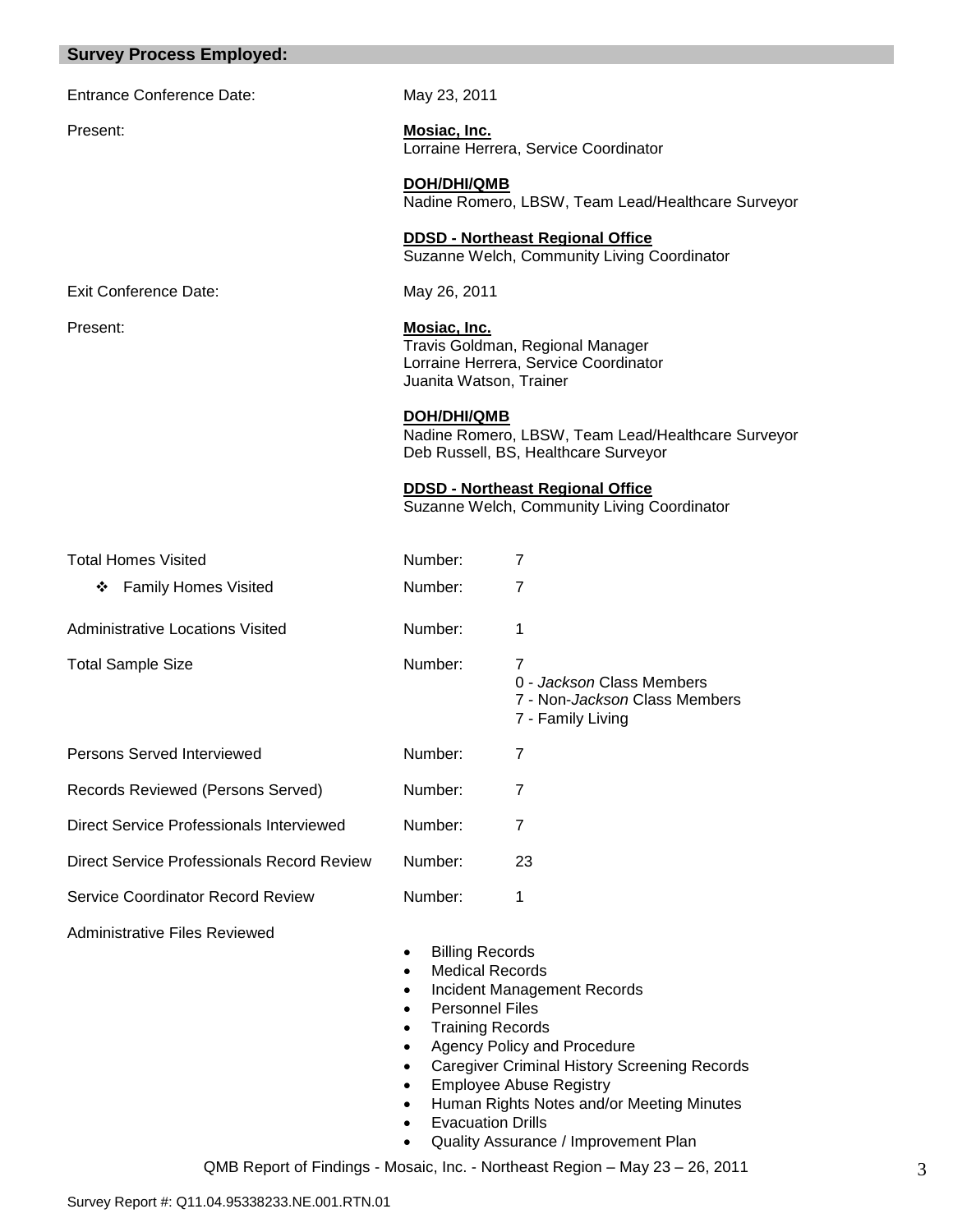- 
- CC: Distribution List: DOH Division of Health Improvement
	- DOH Developmental Disabilities Supports Division
	- DOH Office of Internal Audit
	- HSD Medical Assistance Division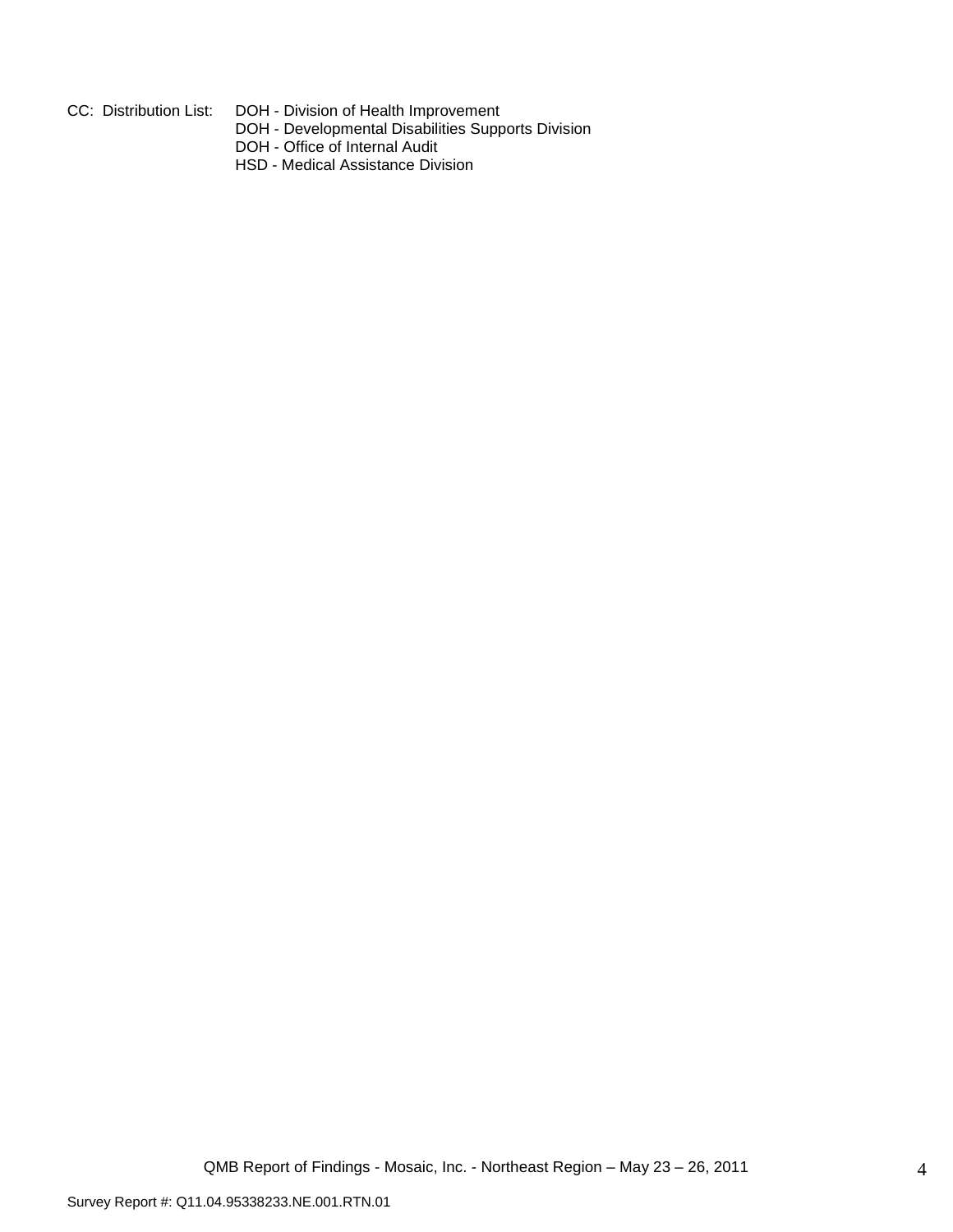### **Attachment A**

# **Provider Instructions for Completing the QMB Plan of Correction (POC) Process**

### *Introduction:*

After a QMB Compliance Review, your QMB Report of Findings will be sent to you via US mail.

Each provider must develop and implement a Plan of Correction (POC) that identifies specific quality assurance and quality improvement activities the agency will implement to correct deficiencies and prevent continued non compliance.

Agencies must submit their Plan of Correction within 10 business days from the date you receive the QMB Report of Findings. (Providers who do not submit a POC within 10 days will be referred to the Internal Review Committee [IRC] for sanctions).

If you have questions about the Plan of Correction process, call the QMB Plan of Correction Coordinator at 505-222-8647 or email at George.Perrault@state.nm.us. Requests for technical assistance must be requested through your DDSD Regional Office.

If you wish to dispute a finding on the official Report of Findings, you must file an Informal Reconsideration of Findings (IRF) request within ten (10) days of receiving your report. The POC process cannot resolve disputes regarding findings. Please note that you must still submit a POC for findings that are in question (see Attachment "C").

## *Instructions for Completing Agency POC:*

### *Required Content*

Your Plan of Correction should provide a step-by-step description of the methods to correct each deficient practice to prevent recurrence and information that ensures the regulation cited is in compliance. The remedies noted in your POC are expected to be added to your Agency"s required, annual Quality Assurance Plan. (see page 3, DDW standards, effective; April 1, 2007, Chapter 1, Section I Continuous Quality Management System)

If a deficiency has already been corrected, the plan should state how it was corrected, the completion date (date the correction was accomplished), and how possible recurrence of the deficiency will be prevented.

The Plan of Correction you submit needs to address *each deficiency* in the two right hand columns with:

- 1. How the corrective action will be accomplished for all cited deficiencies in the report of findings;
- 2. How your Agency will identify all other individuals having the potential to be affected by the same deficient practice;
- 3. What measures will be put into place or what systemic changes will be made to ensure that the deficient practice will not reoccur and corrective action is sustained;
- 4. How your Agency plans to monitor corrective actions utilizing its continuous Quality Assurance/Quality Improvement Plan to assure solutions in the plan of correction are achieved and sustained, including (if appropriate):
	- Details about how and when Consumer, Personnel and Residential files are audited by Agency personnel to ensure they contain required documents;
	- Information about how Medication Administration Records are reviewed to verify they contain all required information before they are distributed, as they are being used, and after they are completed;
	- Your processes for ensuring that all staff are trained in Core Competencies, Incident Reporting, and Individual-Specific service requirements, etc;
	- How accuracy in Billing documentation is assured;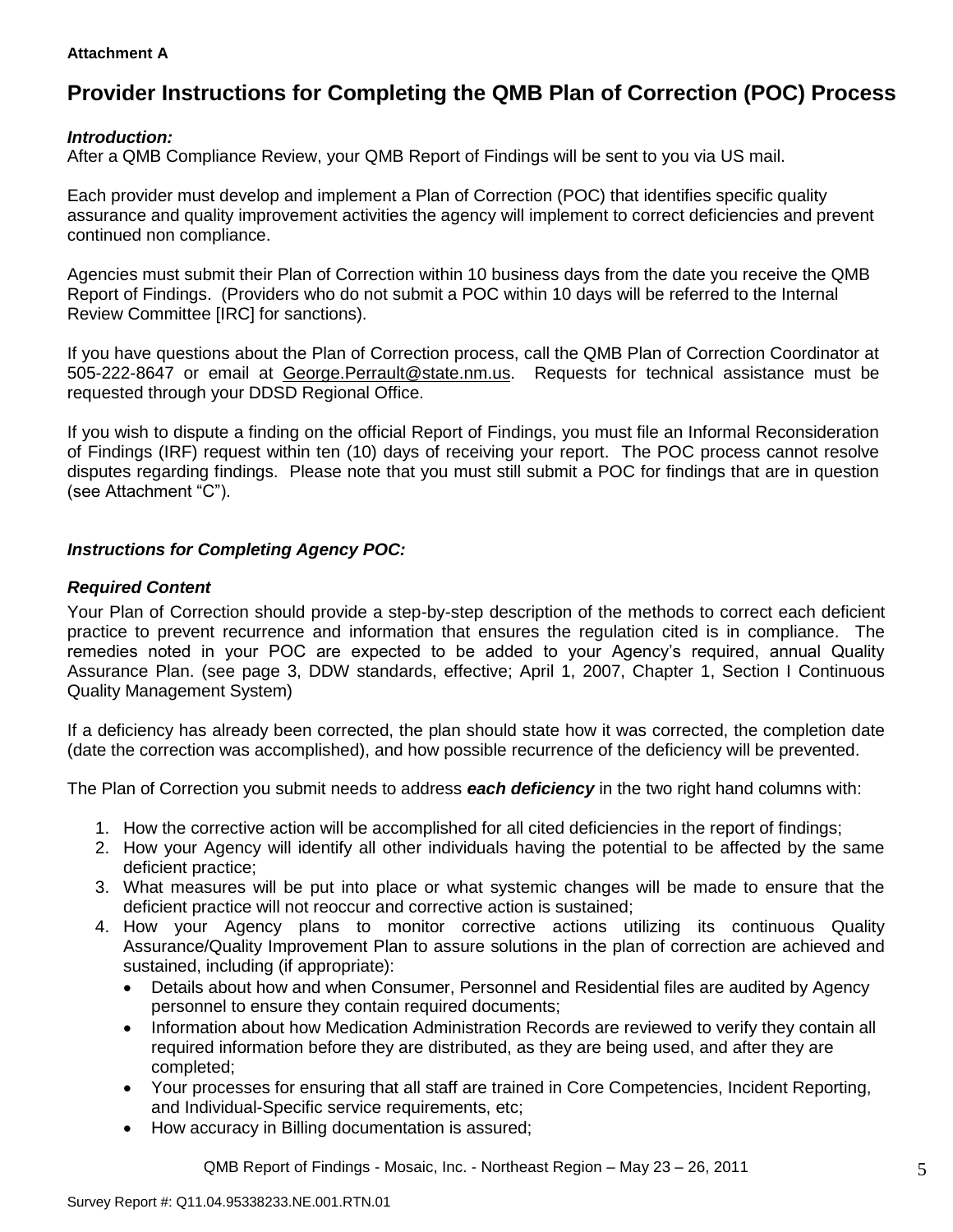- How health, safety is assured;
- For Case Management Providers, how ISPs are reviewed to verify they meet requirements, how the timeliness of LOC packet submissions and consumer visits are tracked;
- Your process for gathering, analyzing and responding to Quality data, and
- Details about Quality Targets in various areas, current status, Root Cause Analyses about why Targets were not met, and remedies implemented.
- 5. The individual"s title responsible for the Plan of Correction and completion date.

*Note:* **Instruction or in-service of staff alone may not be a sufficient plan of correction.** This is a good first step toward correction, but additional steps should be taken to ensure the deficiency is corrected and will not recur.

### *Completion Dates*

The plan of correction must include a **completion date** (entered in the far right-hand column). Be sure the date is **realistic** in the amount of time your Agency will need to correct the deficiency; not to exceed 45 days.

Direct care issues should be corrected immediately and monitored appropriately. Some deficiencies may require a staged plan to accomplish total correction. Deficiencies requiring replacement of equipment, etc., may require more time to accomplish correction but should show reasonable time frames.

## *Plan of Correction Submission Requirements*

- 1. Your Plan of Correction must be completed on the official QMB Survey Report of Findings/Plan of Correction Form and received by QMB within ten (10) business days from the date you received the report of findings.
- 2. If you have questions about the POC process, call the POC Coordinator, George Perrault at 505-222- 8647 for assistance.
- 3. For Technical Assistance (TA) in developing or implementing your POC, contact your local DDSD Regional Office.
- 4. Submit your POC to George Perrault, POC Coordinator in any of the following ways:
	- a. Electronically at [George.Perrault@state.nm.us](mailto:George.Perrault@state.nm.us)
	- b. Faxed to 505-222-8661, or
	- c. Mailed to QMB, 5301 Central Avenue SW, Suite 400, Albuquerque, NM 87108
- 5. Do not send supporting documentation to QMB until after your POC has been approved by QMB.
- 6. QMB will notify you when your POC has been "approve" or "denied."
	- a. Whether your POC is "approved," or "denied," you will have a maximum of 45 business days from the date of receipt of your Report of Findings to correct all survey deficiencies.
	- b. If your POC is "Denied" it must be revised and resubmitted as soon as possible, as the 45 business day limit is in effect.
	- c. If your POC is "Denied" a second time your agency may be referred to the Internal Review Committee.
	- d. You will receive written confirmation that your POC has been approved by QMB and a final deadline for completion of your POC.
- 7. Failure to submit your POC within 10 days without prior approval of an extension by QMB will result in a referral to the Internal Review Committee and the possible implementation of monetary penalties and/or sanctions.
- 8. Revisions, Modifications or Extensions to your Plan of Correction (post QMB approval) must be made in writing and submitted to the Plan of Correction Coordinator at QMB, prior to the due date and are approved on a case-by-case basis. No changes may be made to your POC or the timeframes for implementation without written approval of the POC Coordinator.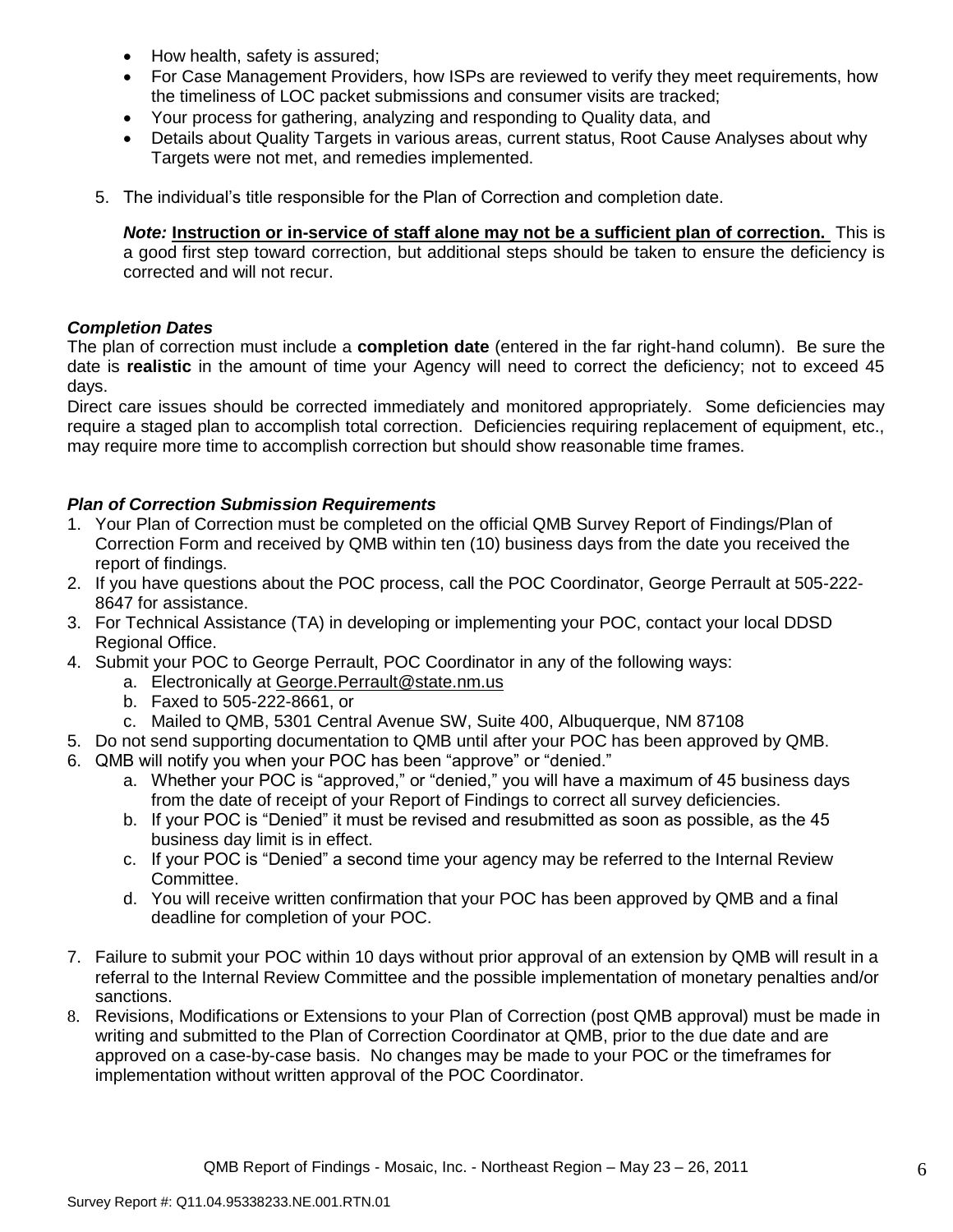## *POC Document Submission Requirements*

Once your POC has been approved by the QMB Plan of Correction Coordinator you must submit copies of documents as evidence that all deficiencies have been corrected, as follows.

- 1. Your internal documents are due within a *maximum* of 45 business days of receipt of your Report of Findings.
- 2. You may submit your documents by postal mail, fax, or electronically on disc or scanned and attached to e-mails.
- 3. All submitted documents *must be annotated*: please be sure the tag numbers and Identification numbers are indicated on each document submitted. Documents which are not annotated with the Tag number and Identification number may not be accepted.
- 4. Do not submit original documents; hard copies or scanned and electronically submitted copies are fine. Originals must be maintained in the agency file(s) per DDSD Standards.
- 5. In lieu of some documents, you may submit copies of file or home audit forms that clearly indicate cited deficiencies have been corrected, other attestations of correction must be approved by the Plan of Correction Coordinator prior to their submission.
- 6. For billing deficiencies, you must submit:
	- a. Evidence of an internal audit of billing documentation for a sample of individuals and timeframes;
	- b. Copies of "void and adjust" forms submitted to correct all over-billed or unjustified units billed identified during your internal audit.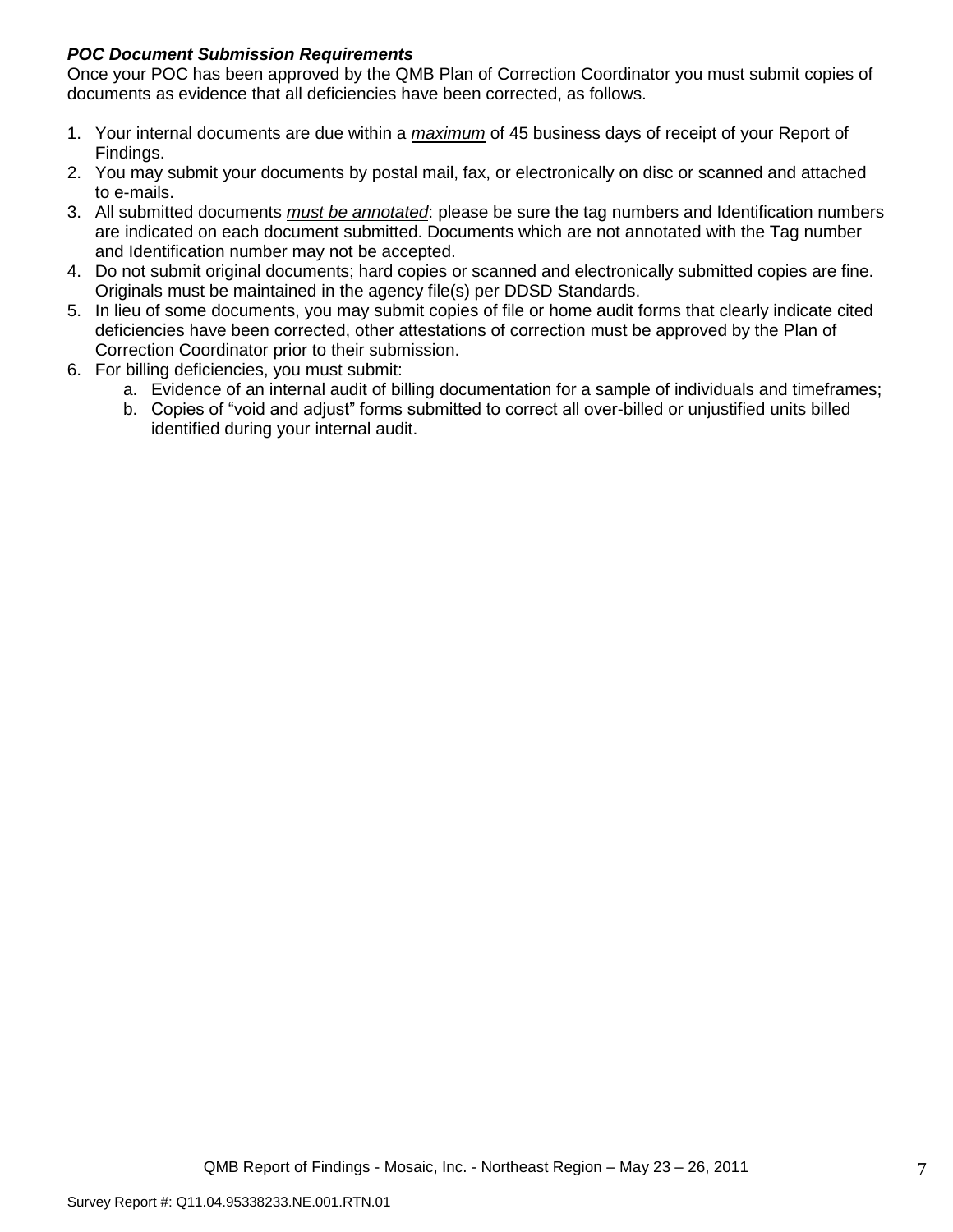## **QMB Scope and Severity Matrix**

Each deficiency in your Report of Findings is scored on a Scope and Severity Scale. The culmination of each deficiency"s Scope and Severity is used to determine degree of compliance to standards and regulations and level of QMB Compliance Determination.

|                 |                                |                                                             |                                  | <b>SCOPE</b>                |                                             |
|-----------------|--------------------------------|-------------------------------------------------------------|----------------------------------|-----------------------------|---------------------------------------------|
|                 |                                |                                                             | <b>Isolated</b><br>$01\% - 15\%$ | <b>Pattern</b><br>16% - 79% | <b>Widespread</b><br>$80\% - 100\%$         |
|                 | High Impact                    | Immediate Jeopardy to<br>individual health and or<br>safety | J.                               | K.                          | L.                                          |
|                 |                                | <b>Actual harm</b>                                          | G.                               | н.                          | L                                           |
| <b>SEVERITY</b> | <b>Medium</b><br><b>Impact</b> | No Actual Harm<br>Potential for more than                   | D.                               | Е.                          | $F.$ (3 or<br>more)                         |
|                 |                                | minimal harm                                                | $D.$ (2 or<br>less)              |                             | $F.$ (no<br>conditions of<br>participation) |
|                 | Low<br>Impact                  | No Actual Harm<br>Minimal potential for<br>harm.            | А.                               | В.                          | $\mathbf{C}$ .                              |

## **Scope and Severity Definitions:**

### • Isolated:

A deficiency that is limited to 1% to 15% of the sample, usually impacting few individuals in the sample.

• Pattern:

A deficiency that impacts a number or group of individuals from 16% to 79% of the sample is defined as a pattern finding. Pattern findings suggest the need for system wide corrective actions.

Widespread:

A deficiency that impacts most or all (80% to 100%) of the individuals in the sample is defined as widespread or pervasive. Widespread findings suggest the need for system wide corrective actions as well as the need to implement a Continuous Quality Improvement process to improve or build infrastructure. Widespread findings could be referred to the Internal Review Committee for review and possible actions or sanctions.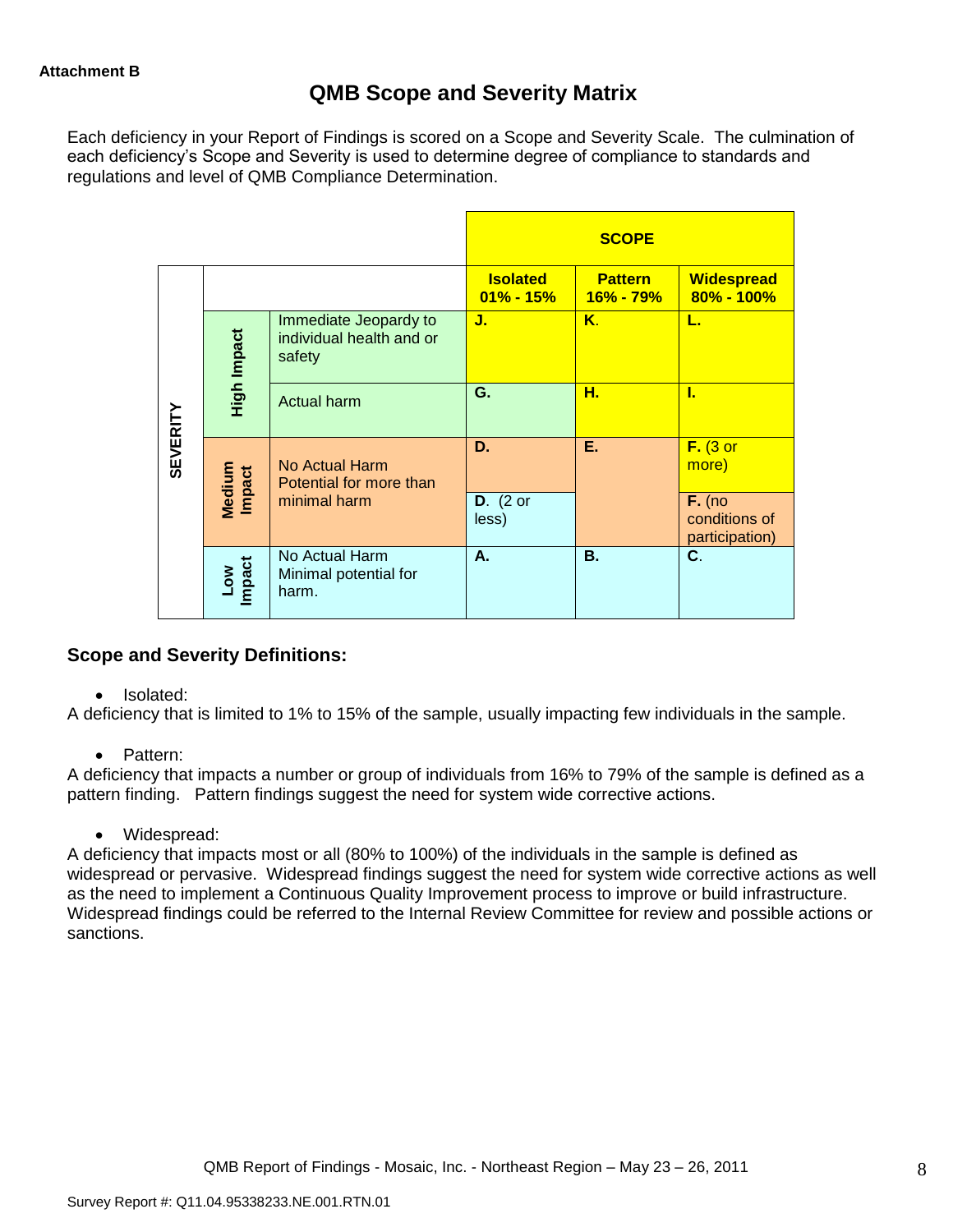# **QMB Determinations of Compliance**

"Substantial Compliance with Conditions of Participation"

The QMB determination of "Substantial Compliance with Conditions of Participation" indicates that a provider is in substantial compliance with all "Conditions of Participation" and other standards and regulations. The agency has obtained a level of compliance such that there is a minimal potential for harm to individuals" health and safety. To qualify for a determination of Substantial Compliance with Conditions of Participation, the provider must be in compliance with all Conditions of Participation.

## "Non-Compliance with Conditions of Participation"

The QMB determination of "Non-Compliance with Conditions of Participation" indicates that a provider is out of compliance with one (1) or more "Conditions of Participation." This non-compliance, if not corrected, is likely to result in a serious negative outcome or the potential for more than minimal harm to individuals' health and safety.

Providers receiving a repeat determination of 'Non-Compliance' may be referred by QMB to the Internal Review Committee (IRC) for consideration of remedies and possible actions.

## "Sub-Standard Compliance with Conditions of Participation":

The QMB determination of "Sub-Standard Compliance with Conditions of Participation" indicates a provider is significantly out of compliance with Conditions of Participation and/or has:

- Multiple findings of widespread non-compliance with any standard or regulation with a significant potential for more than minimal harm.
- Any finding of actual harm or Immediate Jeopardy.

Providers receiving a repeat determination of 'Substandard Compliance' will be referred by QMB to the Internal Review Committee (IRC) for consideration of remedies and possible actions.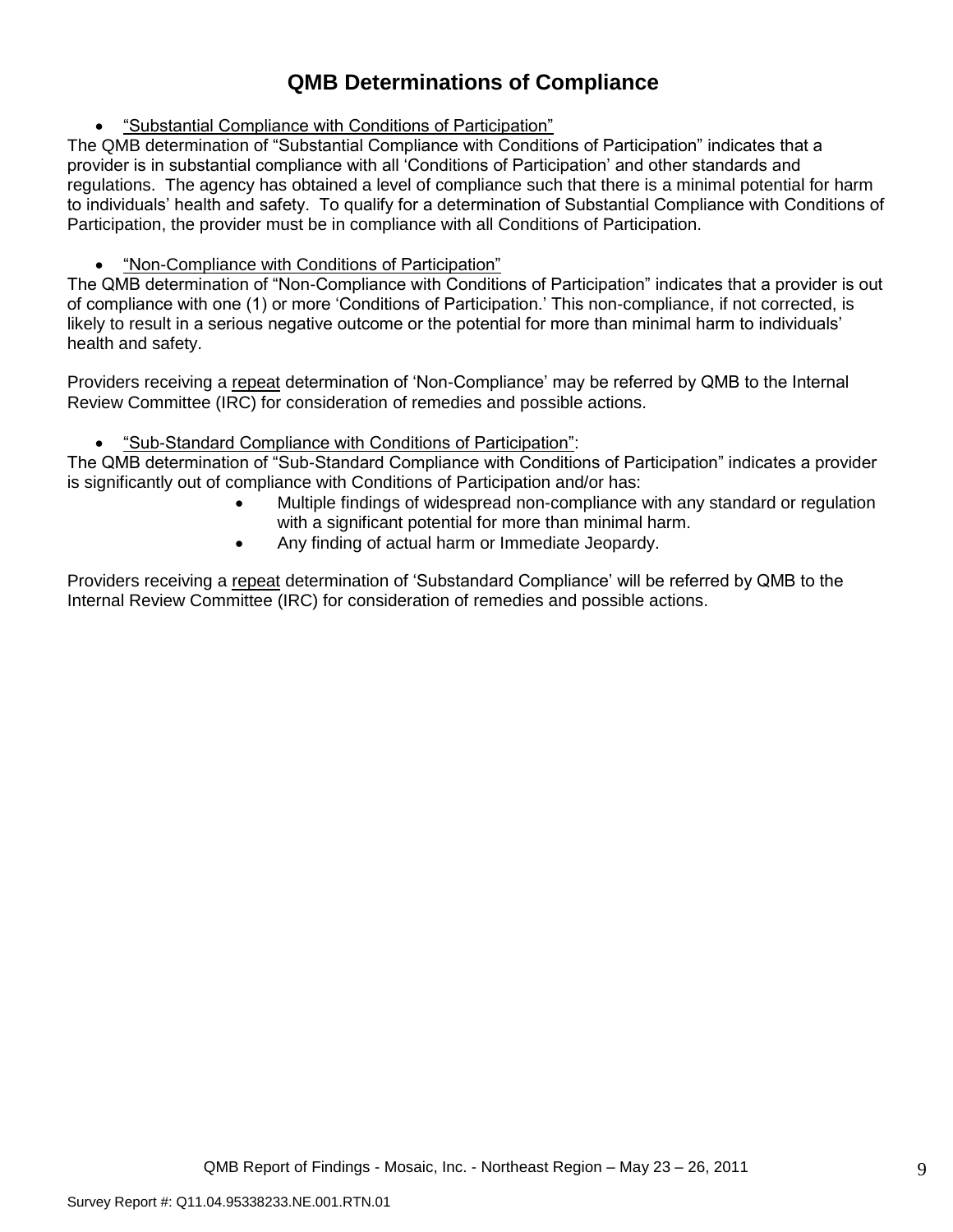# **Guidelines for the Provider Informal Reconsideration of Finding (IRF) Process**

### **Introduction:**

Throughout the QMB Survey process, surveyors are openly communicating with providers. Open communication means that surveyors have clarified issues and/or requested missing information before completing the review. Regardless, there may still be instances where the provider disagrees with a specific finding. Providers may use the following process to informally dispute a finding.

### **Instructions:**

- 1. The Informal Reconsideration of the Finding (IRF) request must be in writing to the QMB Deputy Bureau Chief **within 10 working days** of receipt of the final report.
- 2. The written request for an IRF must be completed on the QMB Request for Informal Reconsideration of Finding Form available on the QMB website:<http://dhi.health.state.nm.us/qmb>
- 3. The written request for an IRF must specify in detail the request for reconsideration and why the finding is inaccurate.
- 4. The IRF request must include all supporting documentation or evidence.

## **The following limitations apply to the IRF process:**

- The request for an IRF and all supporting evidence must be received within 10 days.
- Findings based on evidence requested during the survey and not provided may not be subject to reconsideration.
- The supporting documentation must be new evidence not previously reviewed or requested by the survey team.
- Providers must continue to complete their Plan of Correction during the IRF process
- Providers may not request an IRF to challenge the sampling methodology.
- Providers may not request an IRF based on disagreement with the nature of the standard or regulation.
- Providers may not request an IRF to challenge the team composition.
- Providers may not request an IRF to challenge the QMB compliance determination or the length of their DDSD provider contract.

A Provider forfeits the right to an IRF if the request is not made within 10 working days of receiving the report and/or does not include all supporting documentation or evidence to show compliance with the standards and regulations.

QMB has 30 working days to complete the review and notify the provider of the decision. The request will be reviewed by the IRF committee. The Provider will be notified in writing of the ruling; no face to face meeting will be conducted.

When a Provider requests that a finding be reconsidered, it does not stop or delay the Plan of Correction process. **Providers must continue to complete the Plan of Correction, including the finding in dispute regardless of the IRF status.** If a finding is removed or modified, it will be noted and removed or modified from the Report of Findings. It should be noted that in some cases a Plan of Correction may be completed prior to the IRF process being completed. The provider will be notified in writing on the decisions of the IRF committee.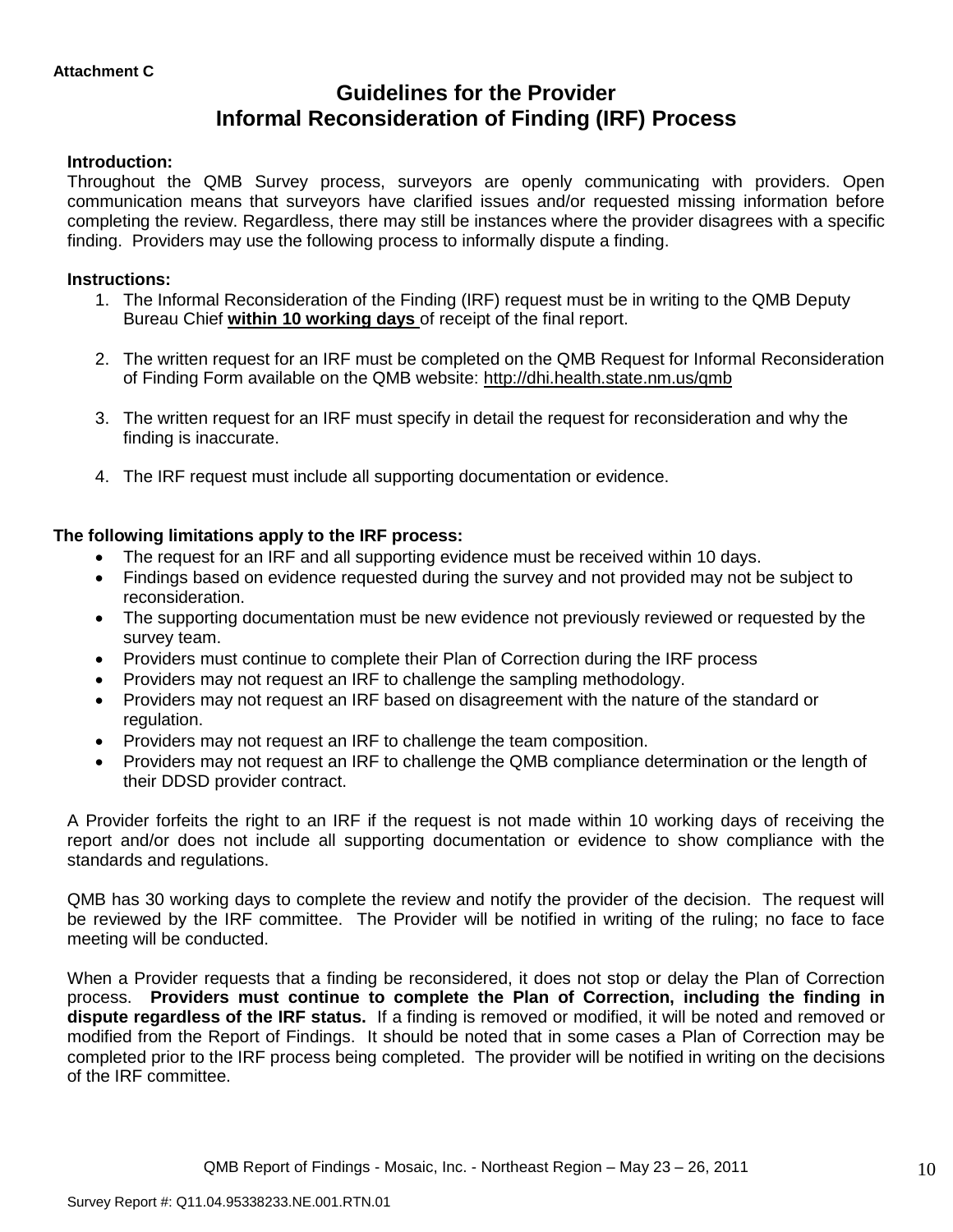| Agency:                 | <b>Mosaic, Inc. - Northeast Region</b>  |
|-------------------------|-----------------------------------------|
| Program:                | Developmental Disabilities Waiver       |
| Service:                | <b>Community Living (Family Living)</b> |
| <b>Monitoring Type:</b> | <b>Routine Survey</b>                   |
| Date of Survey:         | May 23 - 26, 2011                       |

| <b>Standard of Care</b>                                                                                | <b>Deficiency</b>                                                                                    | <b>Agency Plan of Correction and</b><br><b>Responsible Party</b> | Date<br><b>Due</b> |
|--------------------------------------------------------------------------------------------------------|------------------------------------------------------------------------------------------------------|------------------------------------------------------------------|--------------------|
| Tag #1A09 Medication Delivery (MAR) -                                                                  | <b>Scope and Severity Rating: E</b>                                                                  |                                                                  |                    |
| <b>Routine Medication</b>                                                                              |                                                                                                      |                                                                  |                    |
| Developmental Disabilities (DD) Waiver Service                                                         | Medication Administration Records (MAR) were                                                         |                                                                  |                    |
| Standards effective 4/1/2007                                                                           | reviewed for the months of January, February,                                                        |                                                                  |                    |
| <b>CHAPTER 1 II. PROVIDER AGENCY</b>                                                                   | March 2011                                                                                           |                                                                  |                    |
| <b>REQUIREMENTS:</b> The objective of these standards                                                  |                                                                                                      |                                                                  |                    |
| is to establish Provider Agency policy, procedure<br>and reporting requirements for DD Medicaid Waiver | Based on record review, 2 of 7 individuals had<br>Medication Administration Records, which contained |                                                                  |                    |
| program. These requirements apply to all such                                                          | missing medications entries and/or other errors:                                                     |                                                                  |                    |
| Provider Agency staff, whether directly employed or                                                    |                                                                                                      |                                                                  |                    |
| subcontracting with the Provider Agency. Additional                                                    | Individual #1                                                                                        |                                                                  |                    |
| Provider Agency requirements and personnel                                                             | March 2011                                                                                           |                                                                  |                    |
| qualifications may be applicable for specific service                                                  | As indicated by the Medication Administration                                                        |                                                                  |                    |
| standards.                                                                                             | Records the individual is to take Nasonex 2                                                          |                                                                  |                    |
| Е.<br><b>Medication Delivery: Provider Agencies</b>                                                    | sprays (1 time daily). According to the                                                              |                                                                  |                    |
| that provide Community Living, Community                                                               | Physician's Orders, medication to be started                                                         |                                                                  |                    |
| Inclusion or Private Duty Nursing services shall                                                       | 3/22/11. MARS indicated medicated medication                                                         |                                                                  |                    |
| have written policies and procedures regarding                                                         | started 3/1/2011. Medication Administration                                                          |                                                                  |                    |
| medication(s) delivery and tracking and reporting of                                                   | Record & Physician's Orders do not match.                                                            |                                                                  |                    |
| medication errors in accordance with DDSD                                                              |                                                                                                      |                                                                  |                    |
| Medication Assessment and Delivery Policy and                                                          | Individual #5                                                                                        |                                                                  |                    |
| Procedures, the Board of Nursing Rules and Board                                                       | January 2011                                                                                         |                                                                  |                    |
| of Pharmacy standards and regulations.                                                                 | Medication Administration Records did not contain                                                    |                                                                  |                    |
|                                                                                                        | the diagnosis for which the medication is                                                            |                                                                  |                    |
| (2) When required by the DDSD Medication                                                               | prescribed:                                                                                          |                                                                  |                    |
| Assessment and Delivery Policy, Medication                                                             | • Prednizone 20 mg (2 times daily for 3 days)                                                        |                                                                  |                    |
| Administration Records (MAR) shall be maintained                                                       |                                                                                                      |                                                                  |                    |
| and include:                                                                                           |                                                                                                      |                                                                  |                    |
| (a) The name of the individual, a transcription of                                                     |                                                                                                      |                                                                  |                    |
| the physician's written or licensed health care                                                        |                                                                                                      |                                                                  |                    |
| provider's prescription including the brand                                                            |                                                                                                      |                                                                  |                    |
| and generic name of the medication,                                                                    |                                                                                                      |                                                                  |                    |
| diagnosis for which the medication is                                                                  |                                                                                                      |                                                                  |                    |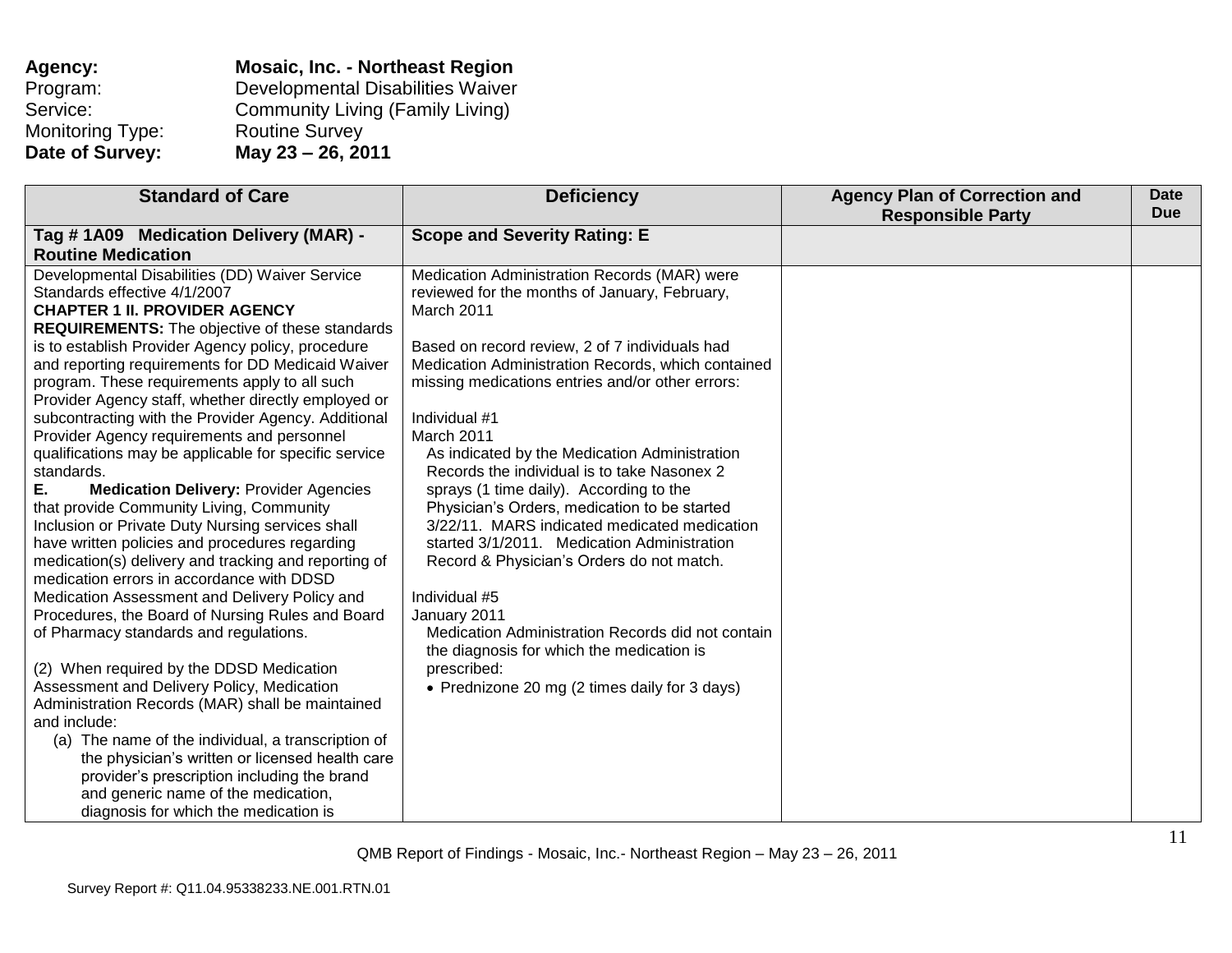| prescribed;                                         |  |  |
|-----------------------------------------------------|--|--|
| (b) Prescribed dosage, frequency and                |  |  |
| method/route of administration, times and           |  |  |
| dates of administration;                            |  |  |
| Initials of the individual administering or<br>(C)  |  |  |
| assisting with the medication;                      |  |  |
| (d) Explanation of any medication irregularity;     |  |  |
| (e) Documentation of any allergic reaction or       |  |  |
| adverse medication effect; and                      |  |  |
| For PRN medication, an explanation for the<br>(t)   |  |  |
| use of the PRN medication shall include             |  |  |
| observable signs/symptoms or                        |  |  |
| circumstances in which the medication is to         |  |  |
| be used, and documentation of effectiveness         |  |  |
| of PRN medication administered.                     |  |  |
| (3) The Provider Agency shall also maintain a       |  |  |
| signature page that designates the full name that   |  |  |
| corresponds to each initial used to document        |  |  |
| administered or assisted delivery of each dose;     |  |  |
| (4) MARs are not required for individuals           |  |  |
| participating in Independent Living who self-       |  |  |
| administer their own medications;                   |  |  |
| (5) Information from the prescribing pharmacy       |  |  |
| regarding medications shall be kept in the home and |  |  |
| community inclusion service locations and shall     |  |  |
| include the expected desired outcomes of            |  |  |
| administrating the medication, signs and symptoms   |  |  |
| of adverse events and interactions with other       |  |  |
| medications;                                        |  |  |
|                                                     |  |  |
| NMAC 16.19.11.8 MINIMUM STANDARDS:                  |  |  |
| A. MINIMUM STANDARDS FOR THE                        |  |  |
| DISTRIBUTION, STORAGE, HANDLING AND                 |  |  |
| <b>RECORD KEEPING OF DRUGS:</b>                     |  |  |
|                                                     |  |  |
| (d) The facility shall have a Medication            |  |  |
| Administration Record (MAR) documenting             |  |  |
| medication administered to residents, including     |  |  |
| over-the-counter medications. This                  |  |  |
| documentation shall include:                        |  |  |
| (i)<br>Name of resident;                            |  |  |
| (ii)<br>Date given;                                 |  |  |
|                                                     |  |  |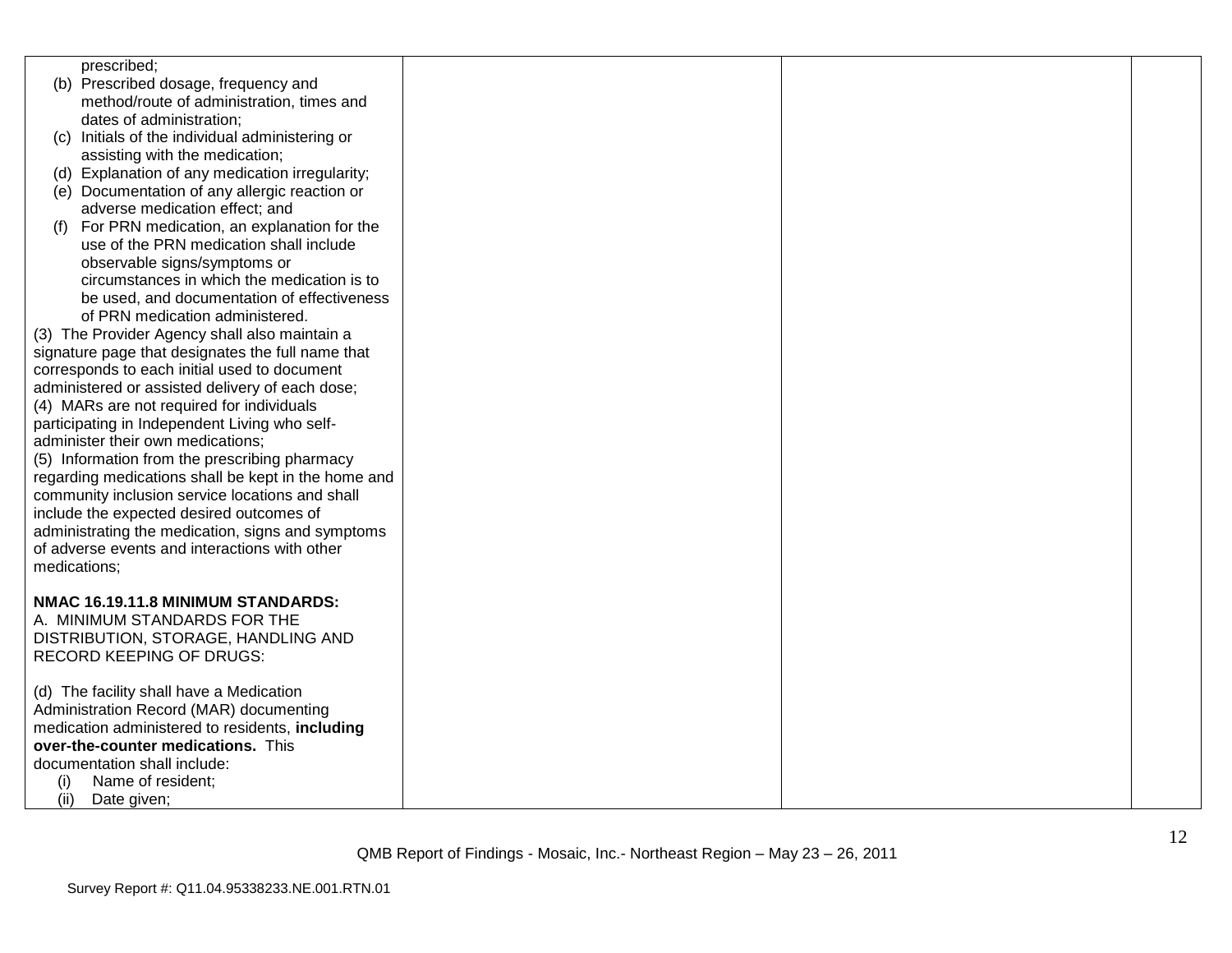| Drug product name;<br>(iii)<br>Dosage and form;<br>(iv)<br>Strength of drug;<br>(v)<br>(vi) Route of administration;<br>(vii) How often medication is to be taken;<br>(viii) Time taken and staff initials;<br>(ix) Dates when the medication is discontinued<br>or changed;<br>The name and initials of all staff<br>(x)<br>administering medications. |  |  |
|---------------------------------------------------------------------------------------------------------------------------------------------------------------------------------------------------------------------------------------------------------------------------------------------------------------------------------------------------------|--|--|
| <b>Model Custodial Procedure Manual</b>                                                                                                                                                                                                                                                                                                                 |  |  |
| <b>D. Administration of Drugs</b>                                                                                                                                                                                                                                                                                                                       |  |  |
| Unless otherwise stated by practitioner, patients will                                                                                                                                                                                                                                                                                                  |  |  |
| not be allowed to administer their own medications.                                                                                                                                                                                                                                                                                                     |  |  |
|                                                                                                                                                                                                                                                                                                                                                         |  |  |
| Document the practitioner's order authorizing the                                                                                                                                                                                                                                                                                                       |  |  |
| self-administration of medications.                                                                                                                                                                                                                                                                                                                     |  |  |
|                                                                                                                                                                                                                                                                                                                                                         |  |  |
| All PRN (As needed) medications shall have                                                                                                                                                                                                                                                                                                              |  |  |
| complete detail instructions regarding the                                                                                                                                                                                                                                                                                                              |  |  |
| administering of the medication. This shall include:                                                                                                                                                                                                                                                                                                    |  |  |
| symptoms that indicate the use of the<br>$\blacktriangleright$                                                                                                                                                                                                                                                                                          |  |  |
| medication,                                                                                                                                                                                                                                                                                                                                             |  |  |
| exact dosage to be used, and<br>➤                                                                                                                                                                                                                                                                                                                       |  |  |
| the exact amount to be used in a 24 hour<br>➤                                                                                                                                                                                                                                                                                                           |  |  |
| period.                                                                                                                                                                                                                                                                                                                                                 |  |  |
|                                                                                                                                                                                                                                                                                                                                                         |  |  |
|                                                                                                                                                                                                                                                                                                                                                         |  |  |
|                                                                                                                                                                                                                                                                                                                                                         |  |  |
|                                                                                                                                                                                                                                                                                                                                                         |  |  |
|                                                                                                                                                                                                                                                                                                                                                         |  |  |
|                                                                                                                                                                                                                                                                                                                                                         |  |  |
|                                                                                                                                                                                                                                                                                                                                                         |  |  |
|                                                                                                                                                                                                                                                                                                                                                         |  |  |
|                                                                                                                                                                                                                                                                                                                                                         |  |  |
|                                                                                                                                                                                                                                                                                                                                                         |  |  |
|                                                                                                                                                                                                                                                                                                                                                         |  |  |
|                                                                                                                                                                                                                                                                                                                                                         |  |  |
|                                                                                                                                                                                                                                                                                                                                                         |  |  |
|                                                                                                                                                                                                                                                                                                                                                         |  |  |
|                                                                                                                                                                                                                                                                                                                                                         |  |  |
|                                                                                                                                                                                                                                                                                                                                                         |  |  |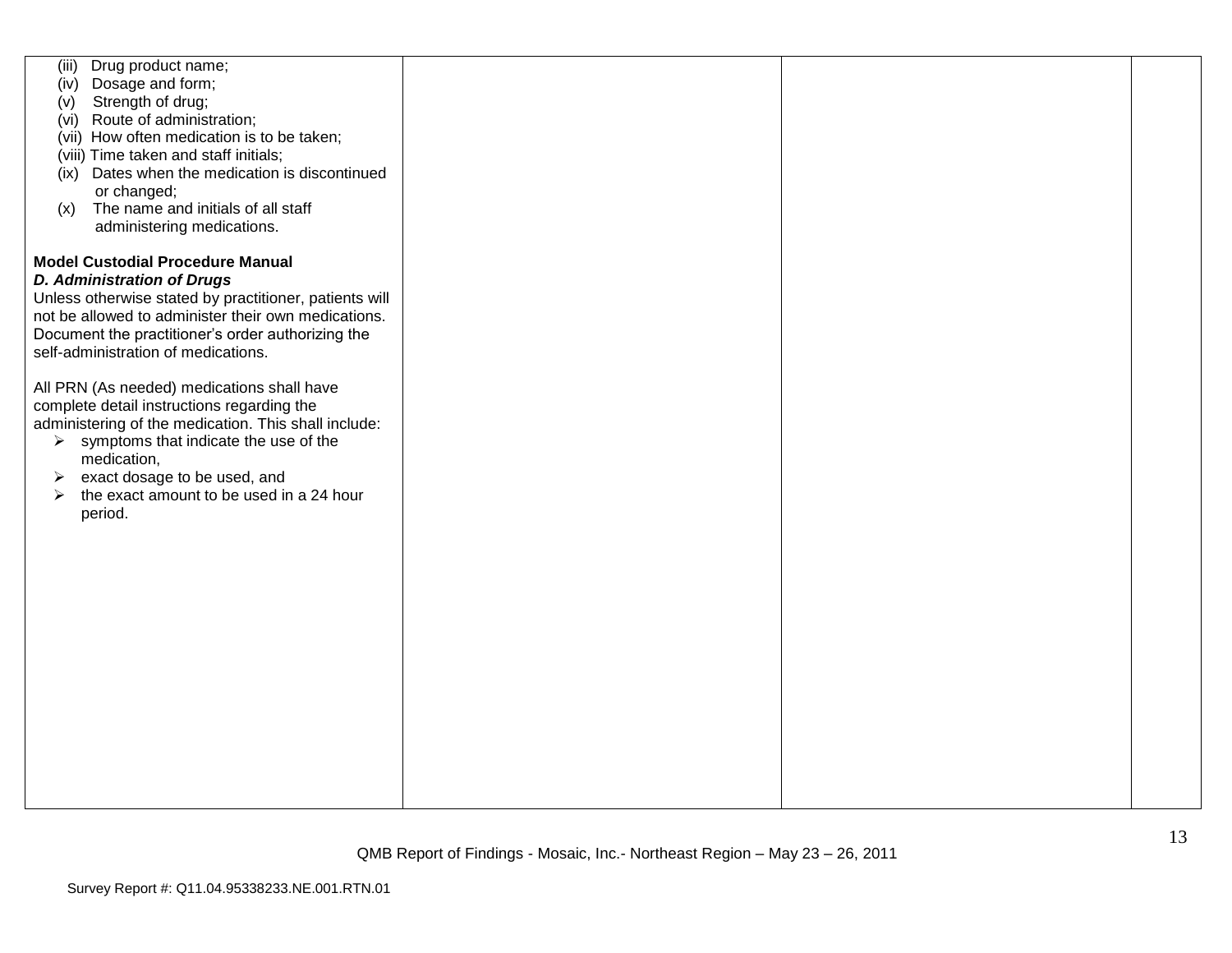| Tag #1A09.1 Medication Delivery - PRN                                                                                                                                                                                                                                                                                                                                                                                                                                                                                                                                                                                                                                                                                                                                                                                                                                                                                                                                                                                            | <b>Scope and Severity Rating: D</b>                                                                                                                                                                                                                                                                                                                                                                             |  |
|----------------------------------------------------------------------------------------------------------------------------------------------------------------------------------------------------------------------------------------------------------------------------------------------------------------------------------------------------------------------------------------------------------------------------------------------------------------------------------------------------------------------------------------------------------------------------------------------------------------------------------------------------------------------------------------------------------------------------------------------------------------------------------------------------------------------------------------------------------------------------------------------------------------------------------------------------------------------------------------------------------------------------------|-----------------------------------------------------------------------------------------------------------------------------------------------------------------------------------------------------------------------------------------------------------------------------------------------------------------------------------------------------------------------------------------------------------------|--|
| <b>Medication</b>                                                                                                                                                                                                                                                                                                                                                                                                                                                                                                                                                                                                                                                                                                                                                                                                                                                                                                                                                                                                                |                                                                                                                                                                                                                                                                                                                                                                                                                 |  |
| Developmental Disabilities (DD) Waiver Service<br>Standards effective 4/1/2007<br><b>CHAPTER 1 II. PROVIDER AGENCY</b><br><b>REQUIREMENTS:</b> The objective of these standards<br>is to establish Provider Agency policy, procedure<br>and reporting requirements for DD Medicaid Waiver<br>program. These requirements apply to all such<br>Provider Agency staff, whether directly employed or<br>subcontracting with the Provider Agency. Additional<br>Provider Agency requirements and personnel<br>qualifications may be applicable for specific service<br>standards.<br>E. Medication Delivery: Provider Agencies that<br>provide Community Living, Community Inclusion or<br>Private Duty Nursing services shall have written<br>policies and procedures regarding medication(s)<br>delivery and tracking and reporting of medication<br>errors in accordance with DDSD Medication<br>Assessment and Delivery Policy and Procedures,<br>the Board of Nursing Rules and Board of Pharmacy<br>standards and regulations. | Based on record review, the Agency failed to<br>maintain PRN Medication Administration Records<br>which contained all elements required by standard<br>for 1 of 7 Individuals.<br>Individual #4<br>March 2011<br>No evidence of documented Signs/Symptoms<br>were found for the following PRN medication:<br>• Ibuprofen 800 mg – PRN – $3/1$ , 2, 7, 8, 15, 16,<br>17, 18, 27, & 28, 2011 (given 1 time daily) |  |
| (2) When required by the DDSD Medication<br>Assessment and Delivery Policy, Medication<br>Administration Records (MAR) shall be maintained<br>and include:<br>(a) The name of the individual, a transcription of<br>the physician's written or licensed health care<br>provider's prescription including the brand<br>and generic name of the medication,<br>diagnosis for which the medication is<br>prescribed;<br>(b) Prescribed dosage, frequency and<br>method/route of administration, times and<br>dates of administration;<br>(c) Initials of the individual administering or<br>assisting with the medication;<br>(d) Explanation of any medication irregularity;<br>(e) Documentation of any allergic reaction or<br>adverse medication effect; and                                                                                                                                                                                                                                                                    |                                                                                                                                                                                                                                                                                                                                                                                                                 |  |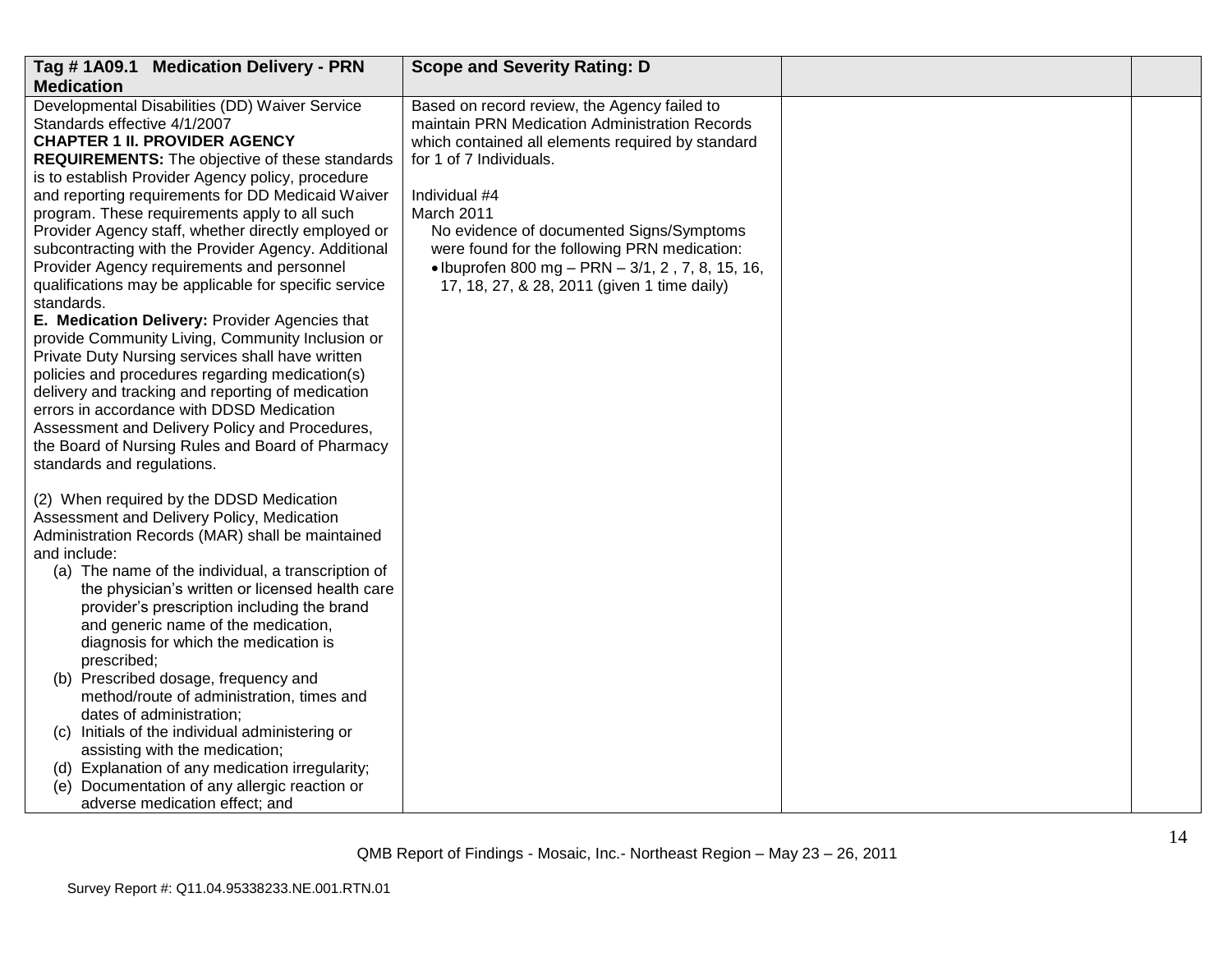| For PRN medication, an explanation for the                                                             |  |  |
|--------------------------------------------------------------------------------------------------------|--|--|
| use of the PRN medication shall include                                                                |  |  |
| observable signs/symptoms or                                                                           |  |  |
| circumstances in which the medication is to                                                            |  |  |
| be used, and documentation of effectiveness<br>of PRN medication administered.                         |  |  |
|                                                                                                        |  |  |
| (3) The Provider Agency shall also maintain a                                                          |  |  |
| signature page that designates the full name that                                                      |  |  |
| corresponds to each initial used to document                                                           |  |  |
| administered or assisted delivery of each dose;                                                        |  |  |
|                                                                                                        |  |  |
| (4) MARs are not required for individuals                                                              |  |  |
| participating in Independent Living who self-                                                          |  |  |
| administer their own medications;                                                                      |  |  |
|                                                                                                        |  |  |
| (5) Information from the prescribing pharmacy                                                          |  |  |
| regarding medications shall be kept in the home and<br>community inclusion service locations and shall |  |  |
| include the expected desired outcomes of                                                               |  |  |
| administrating the medication, signs and symptoms                                                      |  |  |
| of adverse events and interactions with other                                                          |  |  |
| medications;                                                                                           |  |  |
|                                                                                                        |  |  |
| NMAC 16.19.11.8 MINIMUM STANDARDS:                                                                     |  |  |
| A. MINIMUM STANDARDS FOR THE                                                                           |  |  |
| DISTRIBUTION, STORAGE, HANDLING AND                                                                    |  |  |
| <b>RECORD KEEPING OF DRUGS:</b>                                                                        |  |  |
| (d) The facility shall have a Medication                                                               |  |  |
| Administration Record (MAR) documenting                                                                |  |  |
| medication administered to residents, including                                                        |  |  |
| over-the-counter medications. This<br>documentation shall include:                                     |  |  |
| Name of resident;<br>(i)                                                                               |  |  |
| (ii)<br>Date given;                                                                                    |  |  |
| Drug product name;<br>(iii)                                                                            |  |  |
| Dosage and form;<br>(iv)                                                                               |  |  |
| Strength of drug;<br>(V)                                                                               |  |  |
| (vi) Route of administration;                                                                          |  |  |
| (vii) How often medication is to be taken;                                                             |  |  |
| (viii) Time taken and staff initials;                                                                  |  |  |
| (ix) Dates when the medication is discontinued                                                         |  |  |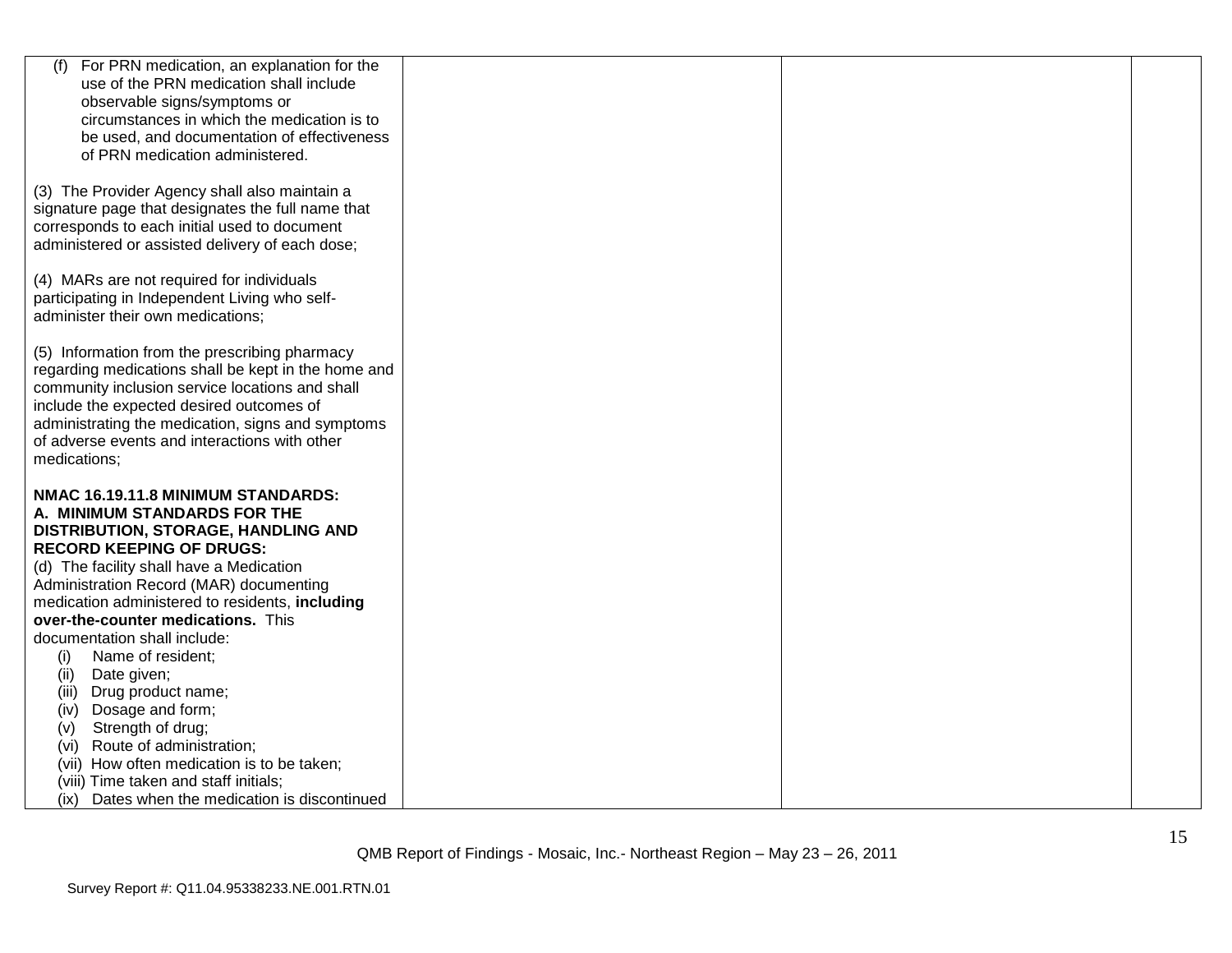| or changed;                                            |  |  |
|--------------------------------------------------------|--|--|
| The name and initials of all staff<br>(x)              |  |  |
| administering medications.                             |  |  |
|                                                        |  |  |
| <b>Model Custodial Procedure Manual</b>                |  |  |
| <b>D. Administration of Drugs</b>                      |  |  |
|                                                        |  |  |
| Unless otherwise stated by practitioner, patients will |  |  |
| not be allowed to administer their own medications.    |  |  |
| Document the practitioner's order authorizing the      |  |  |
| self-administration of medications.                    |  |  |
|                                                        |  |  |
| All PRN (As needed) medications shall have             |  |  |
| complete detail instructions regarding the             |  |  |
| administering of the medication. This shall include:   |  |  |
| symptoms that indicate the use of the<br>➤             |  |  |
| medication,                                            |  |  |
|                                                        |  |  |
| exact dosage to be used, and<br>➤                      |  |  |
| the exact amount to be used in a 24 hour               |  |  |
| period.                                                |  |  |
|                                                        |  |  |
| <b>Department of Health</b>                            |  |  |
| <b>Developmental Disabilities Supports Division</b>    |  |  |
| (DDSD) Medication Assessment and Delivery              |  |  |
| Policy - Eff. November 1, 2006                         |  |  |
| <b>F. PRN Medication</b>                               |  |  |
| 3. Prior to self-administration, self-administration   |  |  |
| with physical assist or assisting with delivery of PRN |  |  |
| medications, the direct support staff must contact     |  |  |
|                                                        |  |  |
| the agency nurse to describe observed symptoms         |  |  |
| and thus assure that the PRN medication is being       |  |  |
| used according to instructions given by the ordering   |  |  |
| PCP. In cases of fever, respiratory distress           |  |  |
| (including coughing), severe pain, vomiting,           |  |  |
| diarrhea, change in responsiveness/level of            |  |  |
| consciousness, the nurse must strongly consider        |  |  |
| the need to conduct a face-to-face assessment to       |  |  |
| assure that the PRN does not mask a condition          |  |  |
| better treated by seeking medical attention. This      |  |  |
| does not apply to home based/family living settings    |  |  |
|                                                        |  |  |
| where the provider is related by affinity or by        |  |  |
| consanguinity to the individual.                       |  |  |
|                                                        |  |  |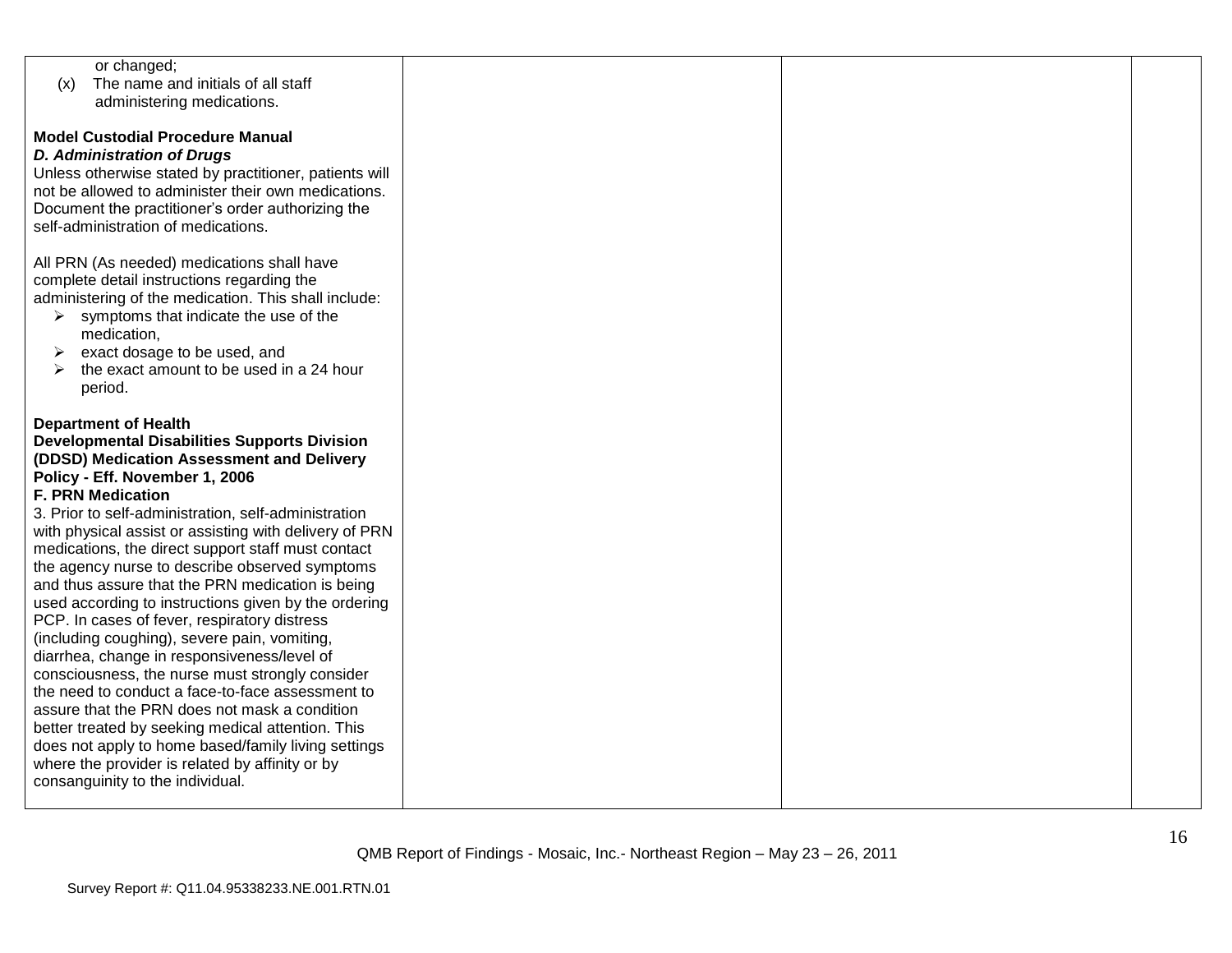| 4. The agency nurse shall review the utilization of    |  |  |
|--------------------------------------------------------|--|--|
| PRN medications routinely. Frequent or escalating      |  |  |
| use of PRN medications must be reported to the         |  |  |
| PCP and discussed by the Interdisciplinary for         |  |  |
| changes to the overall support plan (see Section H     |  |  |
|                                                        |  |  |
| of this policy).                                       |  |  |
|                                                        |  |  |
| H. Agency Nurse Monitoring                             |  |  |
| 1. Regardless of the level of assistance with          |  |  |
| medication delivery that is required by the individual |  |  |
| or the route through which the medication is           |  |  |
| delivered, the agency nurses must monitor the          |  |  |
| individual's response to the effects of their routine  |  |  |
| and PRN medications. The frequency and type of         |  |  |
| monitoring must be based on the nurse's                |  |  |
| assessment of the individual and consideration of      |  |  |
| the individual's diagnoses, health status, stability,  |  |  |
| utilization of PRN medications and level of support    |  |  |
| required by the individual's condition and the skill   |  |  |
| level and needs of the direct care staff. Nursing      |  |  |
| monitoring should be based on prudent nursing          |  |  |
| practice and should support the safety and             |  |  |
| independence of the individual in the community        |  |  |
| setting. The health care plan shall reflect the        |  |  |
| planned monitoring of the individual's response to     |  |  |
| medication.                                            |  |  |
|                                                        |  |  |
| <b>Department of Health Developmental Disabilities</b> |  |  |
| <b>Supports Division (DDSD) - Procedure Title:</b>     |  |  |
| <b>Medication Assessment and Delivery Procedure</b>    |  |  |
| Eff Date: November 1, 2006                             |  |  |
| C. 3. Prior to delivery of the PRN, direct support     |  |  |
| staff must contact the agency nurse to describe        |  |  |
| observed symptoms and thus assure that the PRN         |  |  |
| is being used according to instructions given by the   |  |  |
| ordering PCP. In cases of fever, respiratory distress  |  |  |
| (including coughing), severe pain, vomiting,           |  |  |
| diarrhea, change in responsiveness/level of            |  |  |
| consciousness, the nurse must strongly consider        |  |  |
| the need to conduct a face-to-face assessment to       |  |  |
| assure that the PRN does not mask a condition          |  |  |
| better treated by seeking medical attention.           |  |  |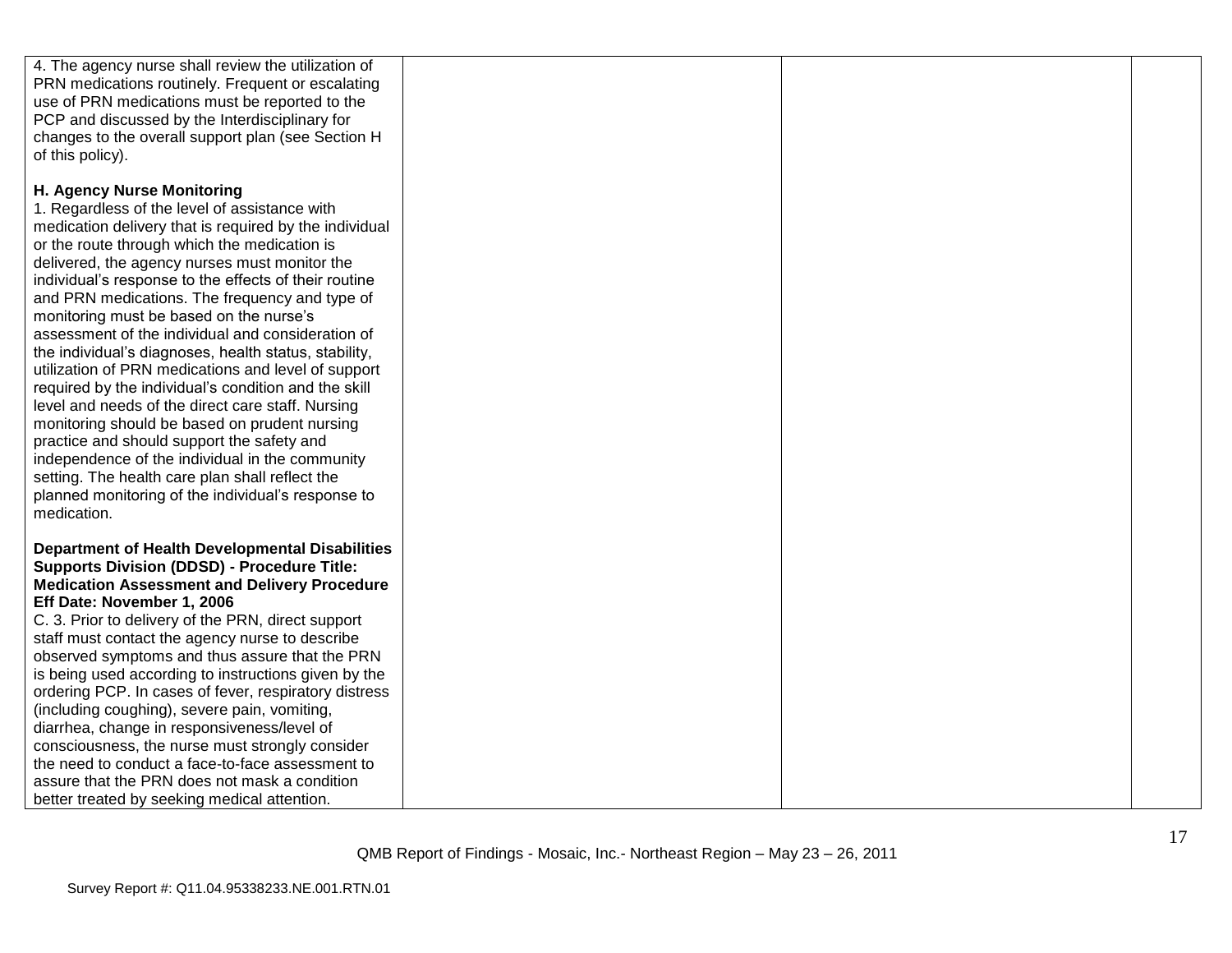| (References: Psychotropic Medication Use Policy,<br>Section D, page 5 Use of PRN Psychotropic<br>Medications; and, Human Rights Committee<br>Requirements Policy, Section B, page 4<br>Interventions Requiring Review and Approval - Use<br>of PRN Medications). |  |  |
|------------------------------------------------------------------------------------------------------------------------------------------------------------------------------------------------------------------------------------------------------------------|--|--|
| a. Document conversation with nurse including all<br>reported signs and symptoms, advice given and<br>action taken by staff.                                                                                                                                     |  |  |
| 4. Document on the MAR each time a PRN<br>medication is used and describe its effect on the<br>individual (e.g., temperature down, vomiting<br>lessened, anxiety increased, the condition is the<br>same, improved, or worsened, etc.).                          |  |  |
|                                                                                                                                                                                                                                                                  |  |  |
|                                                                                                                                                                                                                                                                  |  |  |
|                                                                                                                                                                                                                                                                  |  |  |
|                                                                                                                                                                                                                                                                  |  |  |
|                                                                                                                                                                                                                                                                  |  |  |
|                                                                                                                                                                                                                                                                  |  |  |
|                                                                                                                                                                                                                                                                  |  |  |
|                                                                                                                                                                                                                                                                  |  |  |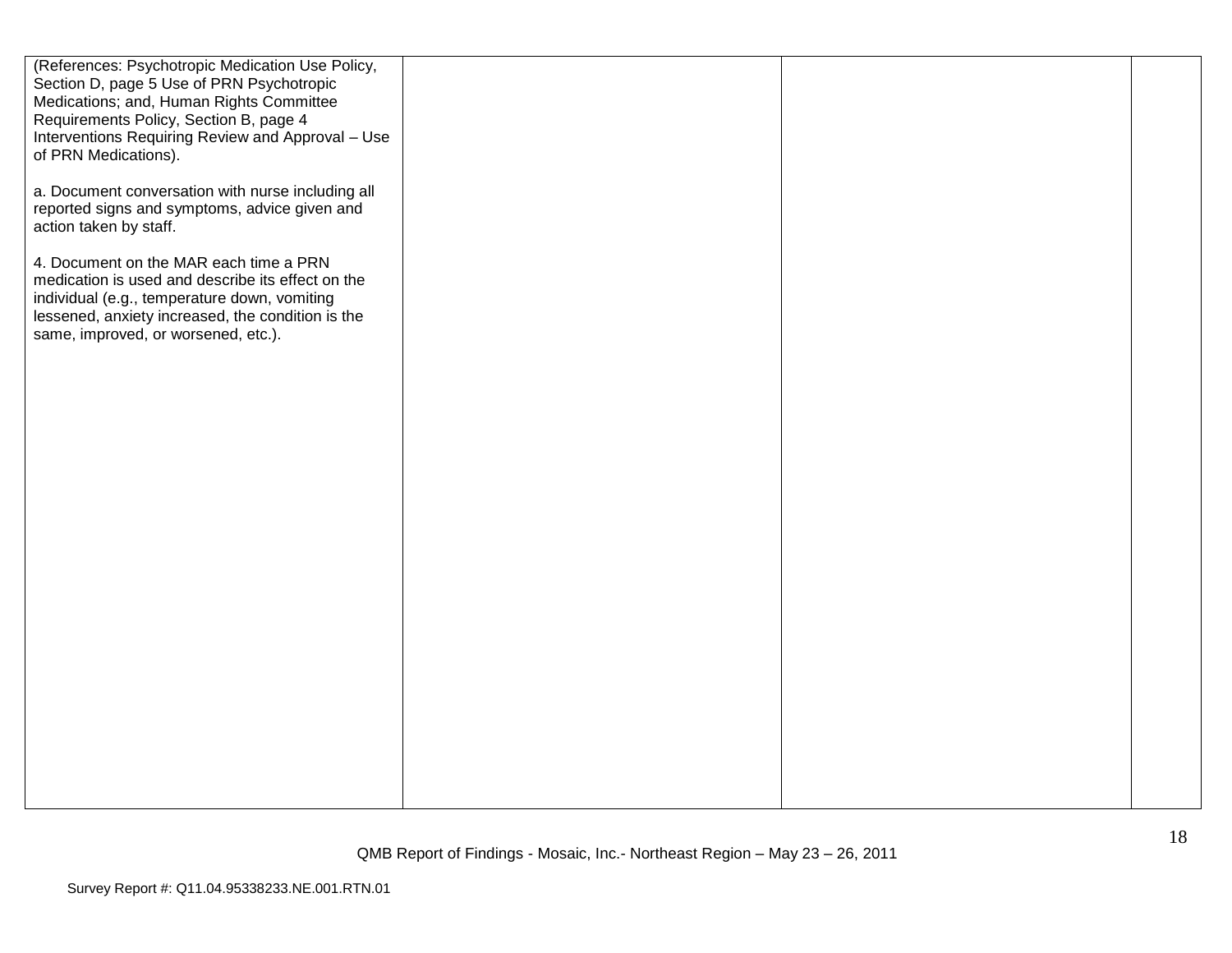| Tag #1A20 DSP Training Documents                                                                     | <b>Scope and Severity Rating: D</b>                 |  |
|------------------------------------------------------------------------------------------------------|-----------------------------------------------------|--|
| Developmental Disabilities (DD) Waiver Service                                                       | Based on record review, the Agency failed to ensure |  |
| Standards effective 4/1/2007                                                                         | that Orientation and Training requirements were met |  |
| <b>CHAPTER 1 IV. GENERAL REQUIREMENTS</b>                                                            | for 3 of 23 Direct Service Professionals.           |  |
| FOR PROVIDER AGENCY SERVICE                                                                          |                                                     |  |
| PERSONNEL: The objective of this section is to                                                       | Review of Direct Service Professionals training     |  |
| establish personnel standards for DD Medicaid                                                        | records found no evidence of the following required |  |
| Waiver Provider Agencies for the following services:                                                 | DOH/DDSD trainings and certification being          |  |
| Community Living Supports, Community Inclusion                                                       | completed:                                          |  |
| Services, Respite, Substitute Care and Personal                                                      |                                                     |  |
| Support Companion Services. These standards                                                          | • Person-Centered Planning (1-Day) (DSP #42)        |  |
| apply to all personnel who provide services, whether<br>directly employed or subcontracting with the |                                                     |  |
| Provider Agency. Additional personnel requirements                                                   | • First Aid (DSP #47 & 62)                          |  |
| and qualifications may be applicable for specific                                                    |                                                     |  |
| service standards.                                                                                   | • CPR (DSP #47)                                     |  |
| C. Orientation and Training Requirements:                                                            | • Participatory Communication & Choice Making       |  |
| Orientation and training for direct support staff and                                                | (DSP #42)                                           |  |
| his or her supervisors shall comply with the                                                         |                                                     |  |
| DDSD/DOH Policy Governing the Training                                                               | • Level 1 Health (DSP #42)                          |  |
| Requirements for Direct Support Staff and Internal                                                   |                                                     |  |
| Service Coordinators Serving Individuals with                                                        | • Positive Behavior Supports Strategies (DSP #42)   |  |
| Developmental Disabilities to include the following:                                                 |                                                     |  |
| (1) Each new employee shall receive appropriate                                                      | • Teaching & Support Strategies (DSP #42)           |  |
| orientation, including but not limited to, all                                                       |                                                     |  |
| policies relating to fire prevention, accident                                                       |                                                     |  |
| prevention, incident management and                                                                  |                                                     |  |
| reporting, and emergency procedures; and                                                             |                                                     |  |
| Individual-specific training for each individual<br>(2)                                              |                                                     |  |
| under his or her direct care, as described in the                                                    |                                                     |  |
| individual service plan, prior to working alone                                                      |                                                     |  |
| with the individual.                                                                                 |                                                     |  |
| Department of Health (DOH) Developmental                                                             |                                                     |  |
| <b>Disabilities Supports Division (DDSD) Policy -</b>                                                |                                                     |  |
| <b>Policy Title: Training Requirements for Direct</b>                                                |                                                     |  |
| Service Agency Staff Policy - Eff. March 1, 2007 -                                                   |                                                     |  |
| <b>II. POLICY STATEMENTS:</b>                                                                        |                                                     |  |
| A. Individuals shall receive services from competent                                                 |                                                     |  |
| and qualified staff.                                                                                 |                                                     |  |
| B. Staff shall complete individual-specific (formerly                                                |                                                     |  |
| known as "Addendum B") training requirements in                                                      |                                                     |  |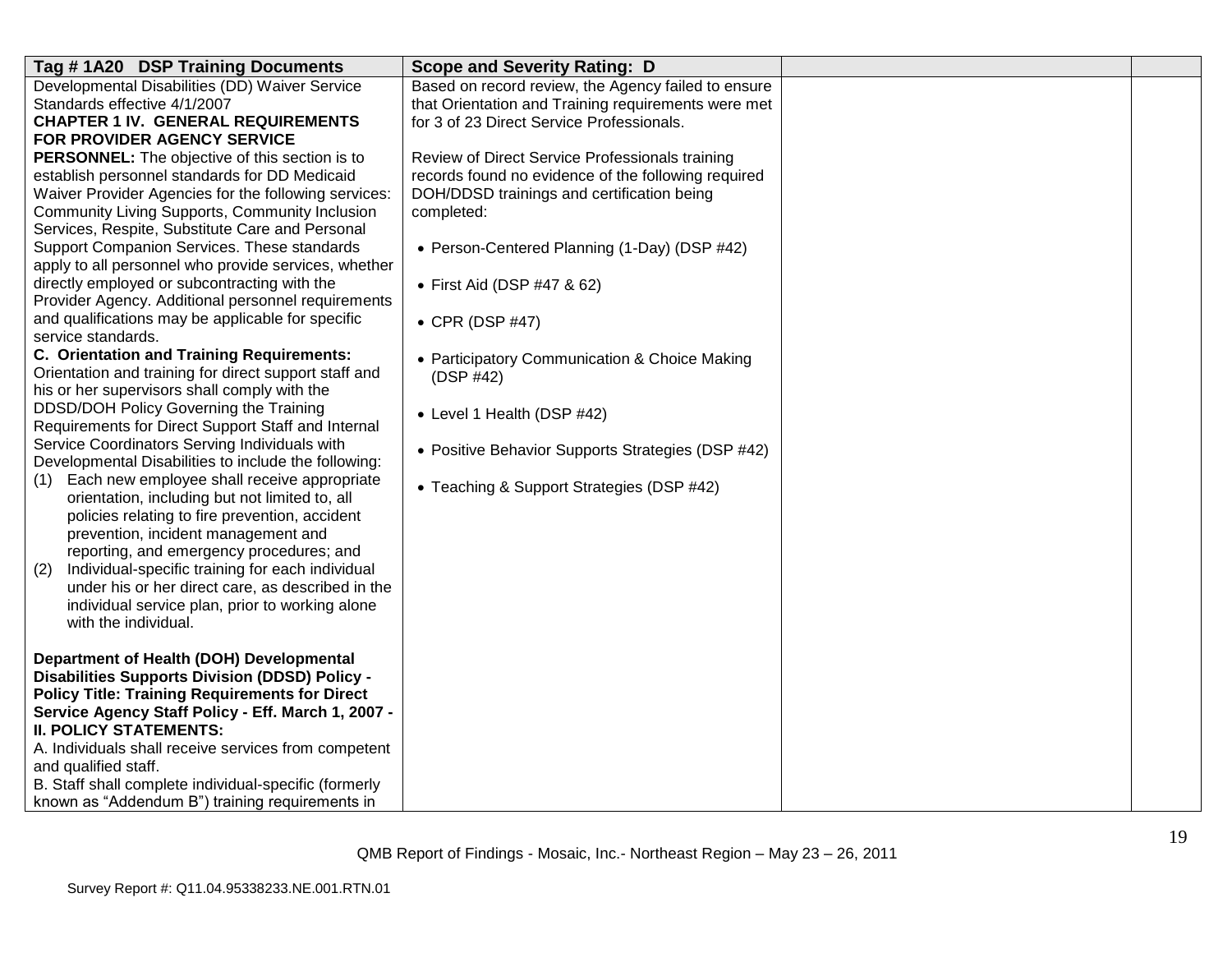| accordance with the specifications described in the   |  |  |
|-------------------------------------------------------|--|--|
| individual service plan (ISP) of each individual      |  |  |
| served.                                               |  |  |
| C. Staff shall complete training on DOH-approved      |  |  |
| incident reporting procedures in accordance with 7    |  |  |
| NMAC 1.13.                                            |  |  |
| D. Staff providing direct services shall complete     |  |  |
| training in universal precautions on an annual basis. |  |  |
| The training materials shall meet Occupational        |  |  |
| Safety and Health Administration (OSHA)               |  |  |
| requirements.                                         |  |  |
| E. Staff providing direct services shall maintain     |  |  |
| certification in first aid and CPR. The training      |  |  |
| materials shall meet OSHA requirements/guidelines.    |  |  |
| F. Staff who may be exposed to hazardous              |  |  |
| chemicals shall complete relevant training in         |  |  |
| accordance with OSHA requirements.                    |  |  |
| G. Staff shall be certified in a DDSD-approved        |  |  |
| behavioral intervention system (e.g., Mandt, CPI)     |  |  |
| before using physical restraint techniques. Staff     |  |  |
| members providing direct services shall maintain      |  |  |
| certification in a DDSD-approved behavioral           |  |  |
| intervention system if an individual they support has |  |  |
| a behavioral crisis plan that includes the use of     |  |  |
| physical restraint techniques.                        |  |  |
| H. Staff shall complete and maintain certification in |  |  |
| a DDSD-approved medication course in accordance       |  |  |
| with the DDSD Medication Delivery Policy M-001.       |  |  |
| I. Staff providing direct services shall complete     |  |  |
| safety training within the first thirty (30) days of  |  |  |
| employment and before working alone with an           |  |  |
| individual receiving services.                        |  |  |
|                                                       |  |  |
|                                                       |  |  |
|                                                       |  |  |
|                                                       |  |  |
|                                                       |  |  |
|                                                       |  |  |
|                                                       |  |  |
|                                                       |  |  |
|                                                       |  |  |
|                                                       |  |  |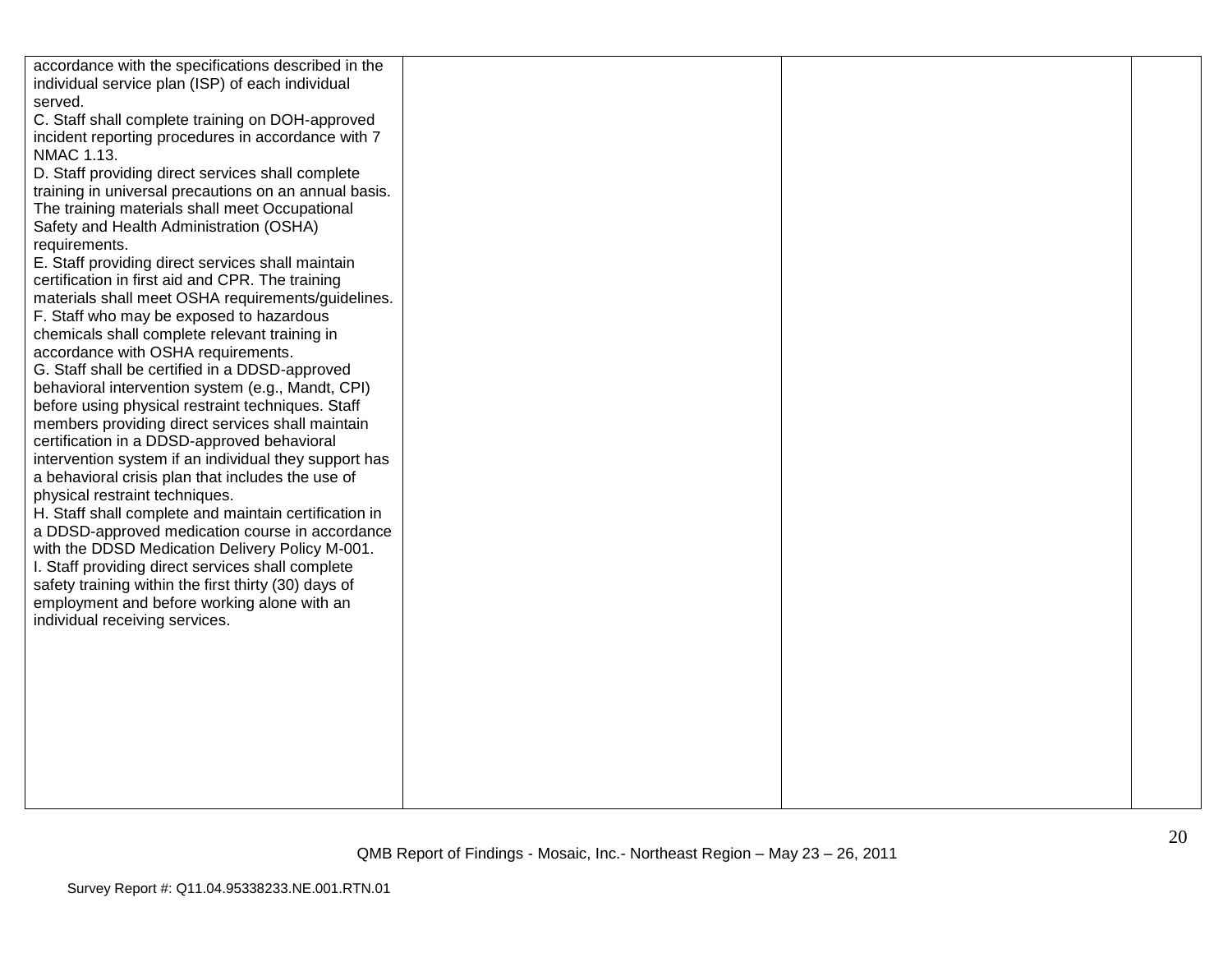| Tag # 1A26 (CoP) COR / EAR                                                     | <b>Scope and Severity Rating: E</b>               |  |
|--------------------------------------------------------------------------------|---------------------------------------------------|--|
| NMAC 7.1.12.8 REGISTRY ESTABLISHED;                                            | Based on record review, the Agency failed to      |  |
| PROVIDER INQUIRY REQUIRED: Upon the                                            | maintain documentation in the employee's          |  |
| effective date of this rule, the department has                                | personnel records that evidenced inquiry to the   |  |
| established and maintains an accurate and                                      | Employee Abuse Registry prior to employment for 8 |  |
| complete electronic registry that contains the name,                           | of 24 Agency Personnel.                           |  |
| date of birth, address, social security number, and                            |                                                   |  |
| other appropriate identifying information of all                               | The following Agency personnel records            |  |
| persons who, while employed by a provider, have                                | contained NO evidence of the Employee Abuse       |  |
| been determined by the department, as a result of                              | <b>Registry being completed:</b>                  |  |
| an investigation of a complaint, to have engaged in                            |                                                   |  |
| a substantiated registry-referred incident of abuse,                           | • #56 - Date of Hire 11/01/09                     |  |
| neglect or exploitation of a person receiving care or                          |                                                   |  |
| services from a provider. Additions and updates to                             | The following Agency Personnel records            |  |
| the registry shall be posted no later than two (2)                             | contained evidence that indicated the Employee    |  |
| business days following receipt. Only department                               | Abuse Registry was completed after hire:          |  |
| staff designated by the custodian may access,                                  |                                                   |  |
| maintain and update the data in the registry.                                  | $\bullet$ #41 - Date of Hire 10/01/08. Completed  |  |
| Provider requirement to inquire of<br>А.                                       | 9/15/09.                                          |  |
| registry. A provider, prior to employing or                                    |                                                   |  |
| contracting with an employee, shall inquire of the                             | $\bullet$ #42 - Date of Hire 01/07/09. Completed  |  |
| registry whether the individual under consideration                            | 11/6/09.                                          |  |
| for employment or contracting is listed on the                                 |                                                   |  |
| registry.                                                                      | $\bullet$ #48 - Date of Hire 11/01/08. Completed  |  |
| Prohibited employment. A provider may<br>В.                                    | 10/22/09.                                         |  |
| not employ or contract with an individual to be an                             |                                                   |  |
| employee if the individual is listed on the registry as                        | • #53 - Date of Hire 01/07/08. Completed          |  |
| having a substantiated registry-referred incident of                           | 12/17/09.                                         |  |
| abuse, neglect or exploitation of a person receiving                           |                                                   |  |
| care or services from a provider.                                              | $\bullet$ #57 – Date of Hire 10/01/08. Completed  |  |
| Documentation of inquiry to registry.<br>D.                                    | 9/15/09.                                          |  |
| The provider shall maintain documentation in the                               |                                                   |  |
| employee's personnel or employment records that                                | • #58 - Date of Hire 11/04/08. Completed          |  |
| evidences the fact that the provider made an inquiry                           | 12/17/09.                                         |  |
| to the registry concerning that employee prior to                              |                                                   |  |
| employment. Such documentation must include                                    | • #59 - Date of Hire 03/30/08. Completed          |  |
| evidence, based on the response to such inquiry                                | 11/6/08.                                          |  |
| received from the custodian by the provider, that the                          |                                                   |  |
| employee was not listed on the registry as having a                            |                                                   |  |
| substantiated registry-referred incident of abuse,<br>neglect or exploitation. |                                                   |  |
| Е.<br>Documentation for other staff. With                                      |                                                   |  |
|                                                                                |                                                   |  |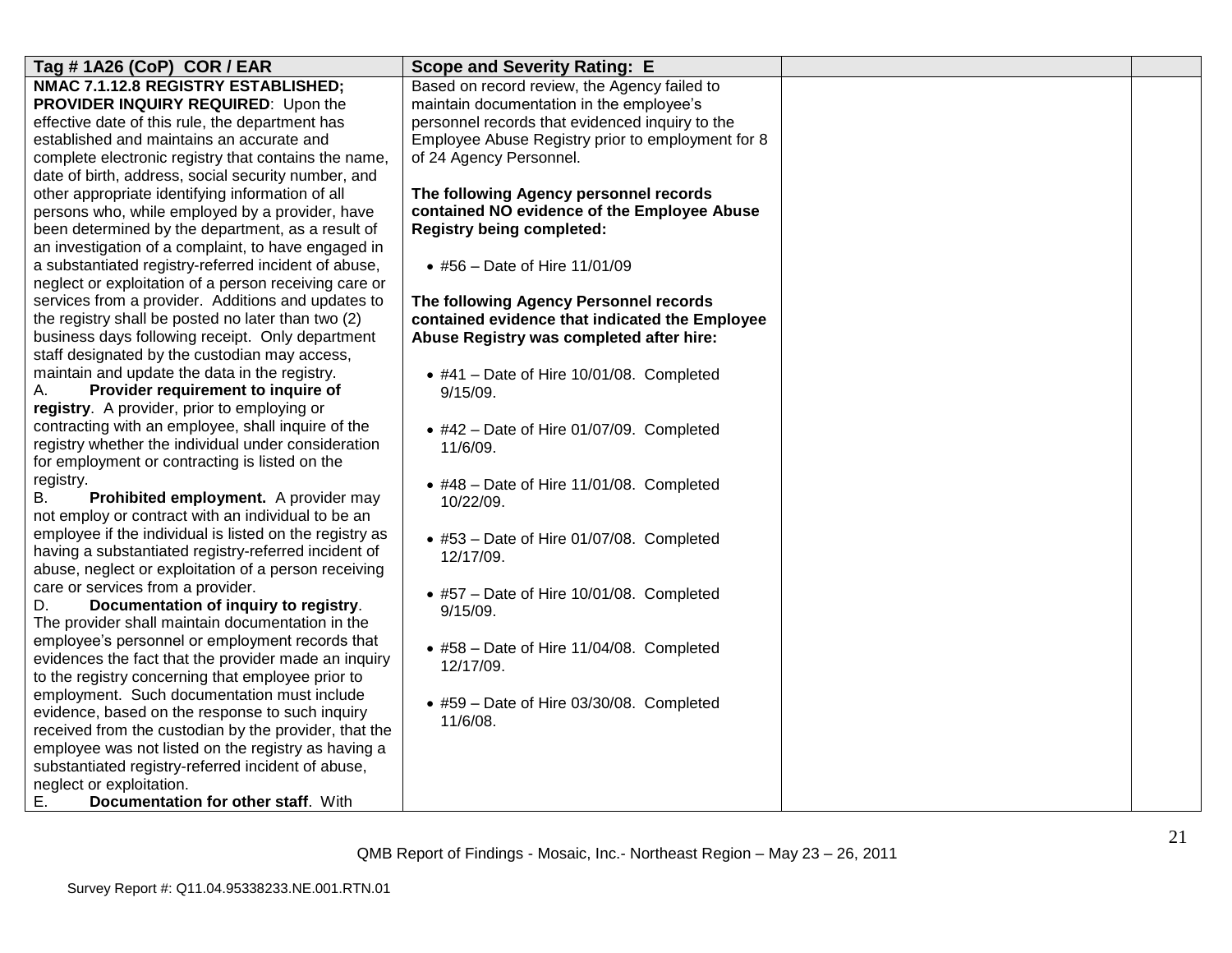respect to all employed or contracted individuals providing direct care who are licensed health care professionals or certified nurse aides, the provider shall maintain documentation reflecting the individual"s current licensure as a health care professional or current certification as a nurse aide. F. **Consequences of noncompliance**. The department or other governmental agency having regulatory enforcement authority over a provider may sanction a provider in accordance with applicable law if the provider fails to make an appropriate and timely inquiry of the registry, or fails to maintain evidence of such inquiry, in connection with the hiring or contracting of an employee; or for employing or contracting any person to work as an employee who is listed on the registry. Such sanctions may include a directed plan of correction, civil monetary penalty not to exceed five thousand dollars (\$5000) per instance, or termination or nonrenewal of any contract with the department or other governmental agency. Developmental Disabilities (DD) Waiver Service Standards effective 4/1/2007 **Chapter 1.IV. General Provider Requirements. D. Criminal History Screening:** All personnel shall be screened by the Provider Agency in regard to the employee"s qualifications, references, and employment history, prior to employment. All Provider Agencies shall comply with the Criminal Records Screening for Caregivers 7.1.12 NMAC and Employee Abuse Registry 7.1.12 NMAC as required by the Department of Health, Division of Health Improvement.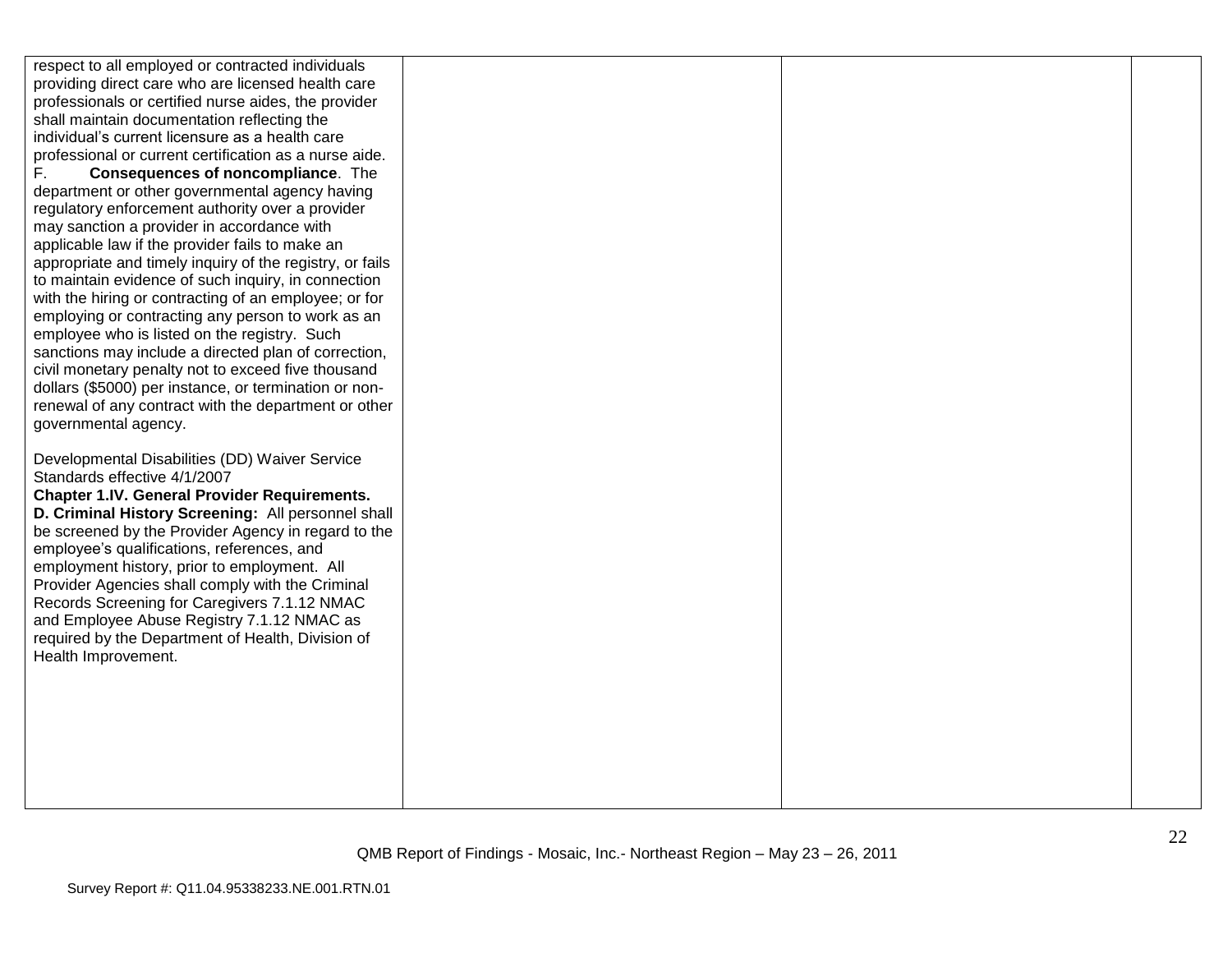| Tag #1A28.1 (CoP) Incident Mgt. System -<br><b>Personnel Training</b>                                                                                                                                                                                                                                                                                                                                                                                                                                                                                                                                                                                                                                                                                                                                                                                                                                                                                                                                                                                                                                                                                                                                                                                        | <b>Scope &amp; Severity Rating: D</b>                                                                                                                      |  |
|--------------------------------------------------------------------------------------------------------------------------------------------------------------------------------------------------------------------------------------------------------------------------------------------------------------------------------------------------------------------------------------------------------------------------------------------------------------------------------------------------------------------------------------------------------------------------------------------------------------------------------------------------------------------------------------------------------------------------------------------------------------------------------------------------------------------------------------------------------------------------------------------------------------------------------------------------------------------------------------------------------------------------------------------------------------------------------------------------------------------------------------------------------------------------------------------------------------------------------------------------------------|------------------------------------------------------------------------------------------------------------------------------------------------------------|--|
| NMAC 7.1.13.10 INCIDENT MANAGEMENT<br><b>SYSTEM REQUIREMENTS:</b><br>A. General: All licensed health care facilities and<br>community based service providers shall establish<br>and maintain an incident management system,                                                                                                                                                                                                                                                                                                                                                                                                                                                                                                                                                                                                                                                                                                                                                                                                                                                                                                                                                                                                                                 | Based on record review the Agency failed to provide<br>documentation verifying completion of Incident<br>Management Training for 2 of 24 Agency Personnel. |  |
| which emphasizes the principles of prevention and<br>staff involvement. The licensed health care facility or<br>community based service provider shall ensure that<br>the incident management system policies and<br>procedures requires all employees to be                                                                                                                                                                                                                                                                                                                                                                                                                                                                                                                                                                                                                                                                                                                                                                                                                                                                                                                                                                                                 | <b>Direct Service Professional Personnel (DSP):</b><br>• Incident Management Training (Abuse, Neglect &<br>Misappropriation of Consumers' Property) (#41)  |  |
| competently trained to respond to, report, and<br>document incidents in a timely and accurate<br>manner.<br>D. Training Documentation: All licensed health<br>care facilities and community based service<br>providers shall prepare training documentation for<br>each employee to include a signed statement<br>indicating the date, time, and place they received<br>their incident management reporting instruction. The<br>licensed health care facility and community based<br>service provider shall maintain documentation of an<br>employee's training for a period of at least twelve<br>(12) months, or six (6) months after termination of<br>an employee's employment. Training curricula shall<br>be kept on the provider premises and made<br>available on request by the department. Training<br>documentation shall be made available immediately<br>upon a division representative's request. Failure to<br>provide employee training documentation shall<br>subject the licensed health care facility or<br>community based service provider to the penalties<br>provided for in this rule.<br><b>Policy Title: Training Requirements for Direct</b><br>Service Agency Staff Policy - Eff. March 1, 2007<br><b>II. POLICY STATEMENTS:</b> | <b>Service Coordination Personnel (SC):</b><br>• Incident Management Training (Abuse, Neglect &<br>Misappropriation of Consumers' Property) (#63)          |  |
| A. Individuals shall receive services from competent<br>and qualified staff.<br>C. Staff shall complete training on DOH-approved<br>incident reporting procedures in accordance with 7<br>NMAC 1.13.                                                                                                                                                                                                                                                                                                                                                                                                                                                                                                                                                                                                                                                                                                                                                                                                                                                                                                                                                                                                                                                         |                                                                                                                                                            |  |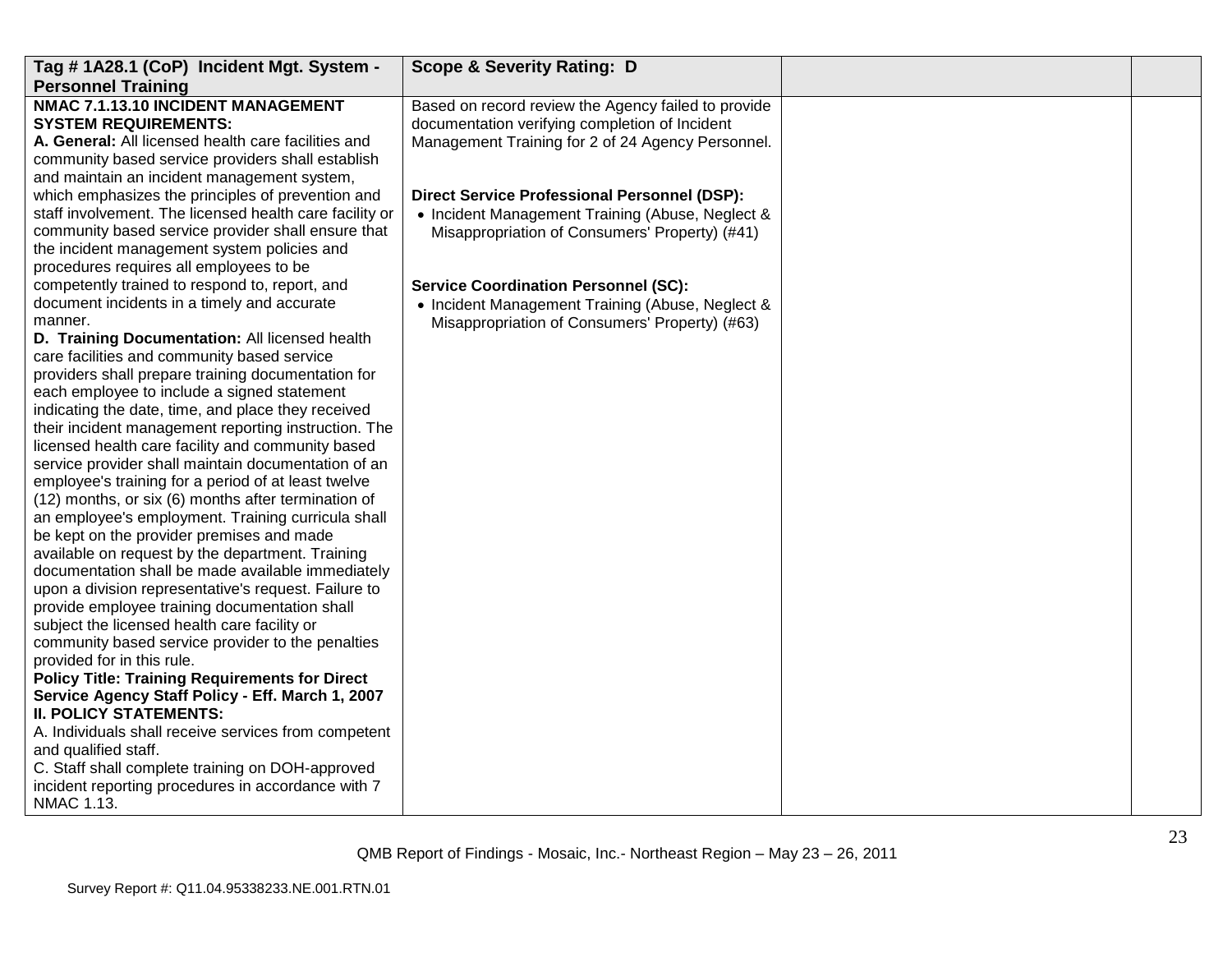| Tag # 1A32 & 6L14 (CoP) ISP<br>Implementation                                                                                                                                                                                                                                                                                                                                                                                                                                                                                                                                                                                                                                                                                                                                                                                                                                                                                                                                                                                                                                                                         | <b>Scope and Severity Rating: D</b>                                                                                                                                                                                              |  |
|-----------------------------------------------------------------------------------------------------------------------------------------------------------------------------------------------------------------------------------------------------------------------------------------------------------------------------------------------------------------------------------------------------------------------------------------------------------------------------------------------------------------------------------------------------------------------------------------------------------------------------------------------------------------------------------------------------------------------------------------------------------------------------------------------------------------------------------------------------------------------------------------------------------------------------------------------------------------------------------------------------------------------------------------------------------------------------------------------------------------------|----------------------------------------------------------------------------------------------------------------------------------------------------------------------------------------------------------------------------------|--|
| NMAC 7.26.5.16.C and D Development of the<br>ISP. Implementation of the ISP. The ISP shall be<br>implemented according to the timelines determined<br>by the IDT and as specified in the ISP for each<br>stated desired outcomes and action plan.                                                                                                                                                                                                                                                                                                                                                                                                                                                                                                                                                                                                                                                                                                                                                                                                                                                                     | Based on record review, the Agency failed to<br>implement the ISP according to the timelines<br>determined by the IDT and as specified in the ISP<br>for each stated desired outcomes and action plan<br>for 2 of 7 individuals. |  |
| The IDT shall review and discuss<br>C.<br>information and recommendations with the<br>individual, with the goal of supporting the individual<br>in attaining desired outcomes. The IDT develops an                                                                                                                                                                                                                                                                                                                                                                                                                                                                                                                                                                                                                                                                                                                                                                                                                                                                                                                    | Per Individuals ISP the following was found with<br>regards to the implementation of ISP Outcomes:<br><b>Residential Files Reviewed:</b>                                                                                         |  |
| ISP based upon the individual's personal vision<br>statement, strengths, needs, interests and<br>preferences. The ISP is a dynamic document,<br>revised periodically, as needed, and amended to<br>reflect progress towards personal goals and<br>achievements consistent with the individual's future<br>vision. This regulation is consistent with standards<br>established for individual plan development as set<br>forth by the commission on the accreditation of<br>rehabilitation facilities (CARF) and/or other program<br>accreditation approved and adopted by the<br>developmental disabilities division and the<br>department of health. It is the policy of the<br>developmental disabilities division (DDD), that to the<br>extent permitted by funding, each individual receive<br>supports and services that will assist and encourage<br>independence and productivity in the community<br>and attempt to prevent regression or loss of current<br>capabilities. Services and supports include<br>specialized and/or generic services, training,<br>education and/or treatment as determined by the | <b>Family Living Data Collection/Data</b><br>Tracking/Progress with regards to ISP<br><b>Outcomes:</b><br>Individual #4<br>• None found for 5/01/2011 - 5/26/2011<br>Individual #6<br>• None found for 5/01/2011 - 5/26/2011     |  |
| IDT and documented in the ISP.<br>D. The intent is to provide choice and obtain<br>opportunities for individuals to live, work and play<br>with full participation in their communities. The<br>following principles provide direction and purpose in<br>planning for individuals with developmental<br>disabilities.<br>[05/03/94; 01/15/97; Recompiled 10/31/01]                                                                                                                                                                                                                                                                                                                                                                                                                                                                                                                                                                                                                                                                                                                                                    |                                                                                                                                                                                                                                  |  |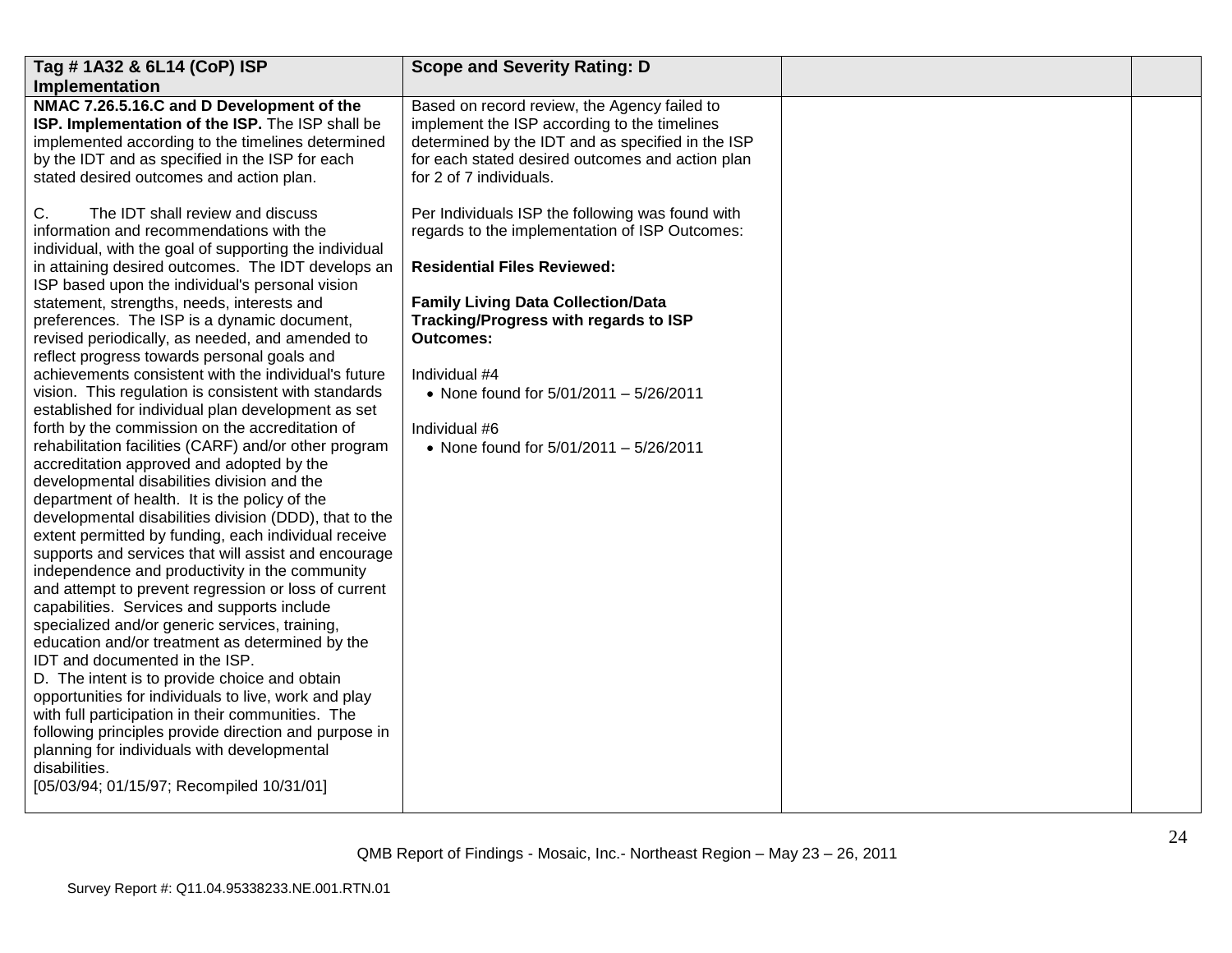| Tag #1A33.1 Board of Pharmacy - Lic                                                                                                                                                                                                                                                                                                                                                                              | <b>Scope and Severity Rating: A</b>                                                                                                                                                                                                                                                                                                                                                                                                                                                                               |  |
|------------------------------------------------------------------------------------------------------------------------------------------------------------------------------------------------------------------------------------------------------------------------------------------------------------------------------------------------------------------------------------------------------------------|-------------------------------------------------------------------------------------------------------------------------------------------------------------------------------------------------------------------------------------------------------------------------------------------------------------------------------------------------------------------------------------------------------------------------------------------------------------------------------------------------------------------|--|
| <b>New Mexico Board of Pharmacy Model Custodial</b><br><b>Drug Procedures Manual</b><br>6. Display of License and Inspection Reports<br>A. The following are required to be publicly<br>displayed:<br>□ Current Custodial Drug Permit from the NM<br>Board of Pharmacy<br>Current registration from the consultant<br>$\Box$<br>pharmacist<br><b>Current NM Board of Pharmacy Inspection</b><br>$\Box$<br>Report | Based on observation, the Agency failed to provide<br>the current Custodial Drug Permit from the New<br>Mexico Board of Pharmacy, the current registration<br>from the Consultant Pharmacist, or the current New<br>Mexico Board of Pharmacy Inspection Report for 1<br>of 7 residences:<br>Individual Residence:<br>• Current Custodial Drug Permit from the NM<br>Board of Pharmacy (#5)<br>• Current Registration of Consulting Pharmacist<br>(#5)<br>• Current NM Board of Pharmacy Inspection report<br>(#5) |  |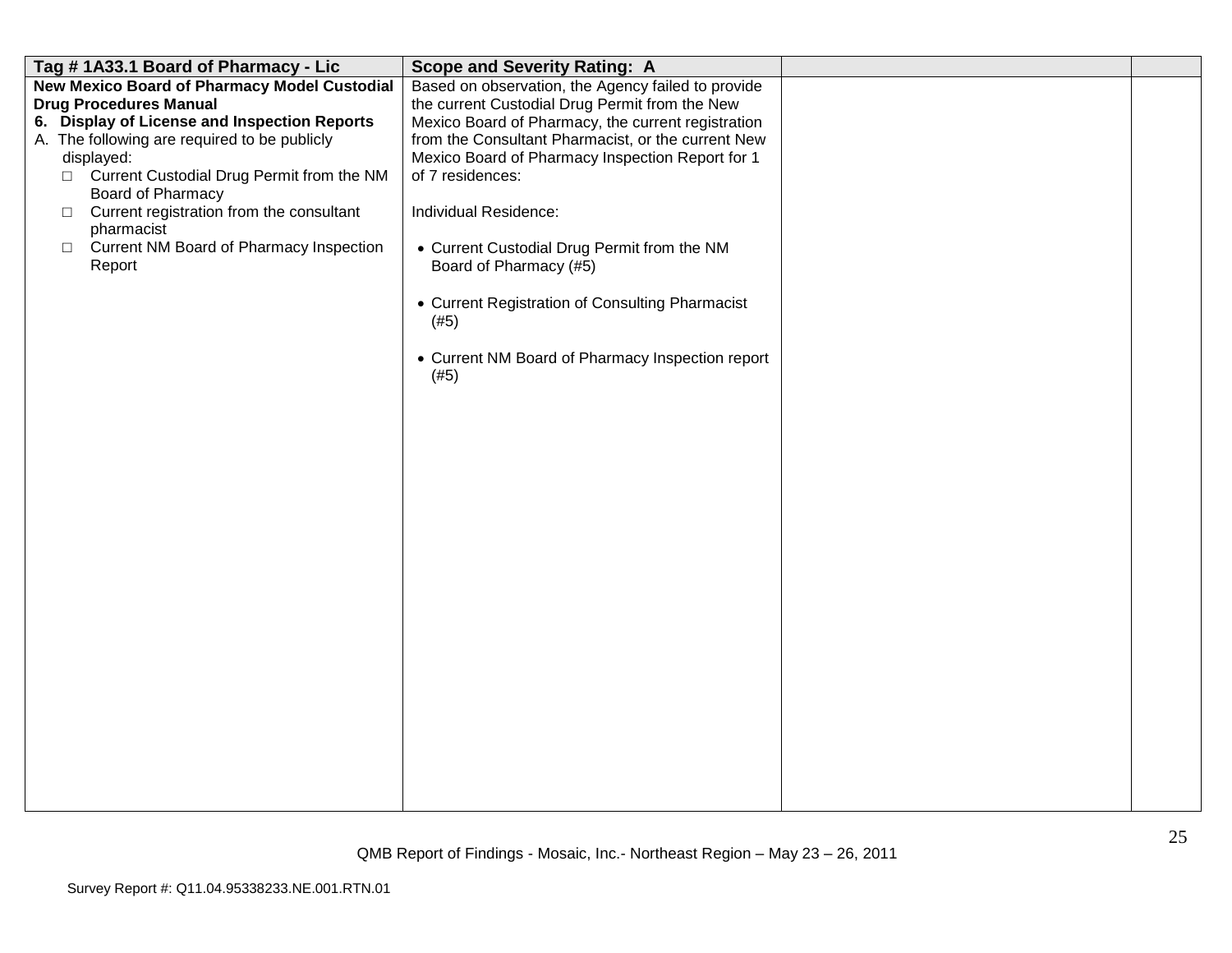| Tag # 6L06 (CoP) - FL Requirements                                                                                                                                                                                                                                                                                                                                                                                                                                                                                                                                                              | <b>Scope and Severity Rating: D</b>                                                                                                                 |  |
|-------------------------------------------------------------------------------------------------------------------------------------------------------------------------------------------------------------------------------------------------------------------------------------------------------------------------------------------------------------------------------------------------------------------------------------------------------------------------------------------------------------------------------------------------------------------------------------------------|-----------------------------------------------------------------------------------------------------------------------------------------------------|--|
| Developmental Disabilities (DD) Waiver Service<br>Standards effective 4/1/2007                                                                                                                                                                                                                                                                                                                                                                                                                                                                                                                  | Based on record review, the Agency failed<br>complete all DDSD requirements for approval of<br>each direct support provider for 1 of 7 individuals. |  |
| <b>CHAPTER 6. III. REQUIREMENTS UNIQUE TO</b><br><b>FAMILY LIVING SERVICES</b><br>A. Support to Individuals in Family Living: The<br>Family Living Services Provider Agency shall<br>provide and document:<br>Monthly consultation, by agency supervisors or<br>(5)<br>internal service coordinators, with the direct<br>support provider to include:<br>(a) Review, advise, and prompt the<br>implementation of the individual's ISP<br>Action Plans, schedule of activities and<br>appointments; and                                                                                          | The following was not found, not current and/or<br>incomplete:<br>• Current Family Living Contract<br>° Individual #1 - Not Found                   |  |
| (b) Assist with service or support issues raised<br>by the direct support provider or observed<br>by supervisor, service coordinator or other<br>IDT members.                                                                                                                                                                                                                                                                                                                                                                                                                                   |                                                                                                                                                     |  |
| <b>B. Home Studies.</b> The Family Living Services<br>Provider Agency shall complete all DDSD<br>requirements for approval of each direct support<br>provider, including completion of an approved home<br>study and training prior to placement. After the initial<br>home study, an updated home study shall be<br>completed annually. The home study must also be<br>updated each time there is a change in family<br>composition or when the family moves to a new<br>home. The content and procedures used by the<br>Provider Agency to conduct home studies shall be<br>approved by DDSD. |                                                                                                                                                     |  |
| Developmental Disabilities (DD) Waiver Service<br>Standards effective 4/1/2007<br><b>CHAPTER 1. I. PROVIDER AGENCY</b><br><b>ENROLLMENT PROCESS</b><br>D. Scope of DDSD Agreement                                                                                                                                                                                                                                                                                                                                                                                                               |                                                                                                                                                     |  |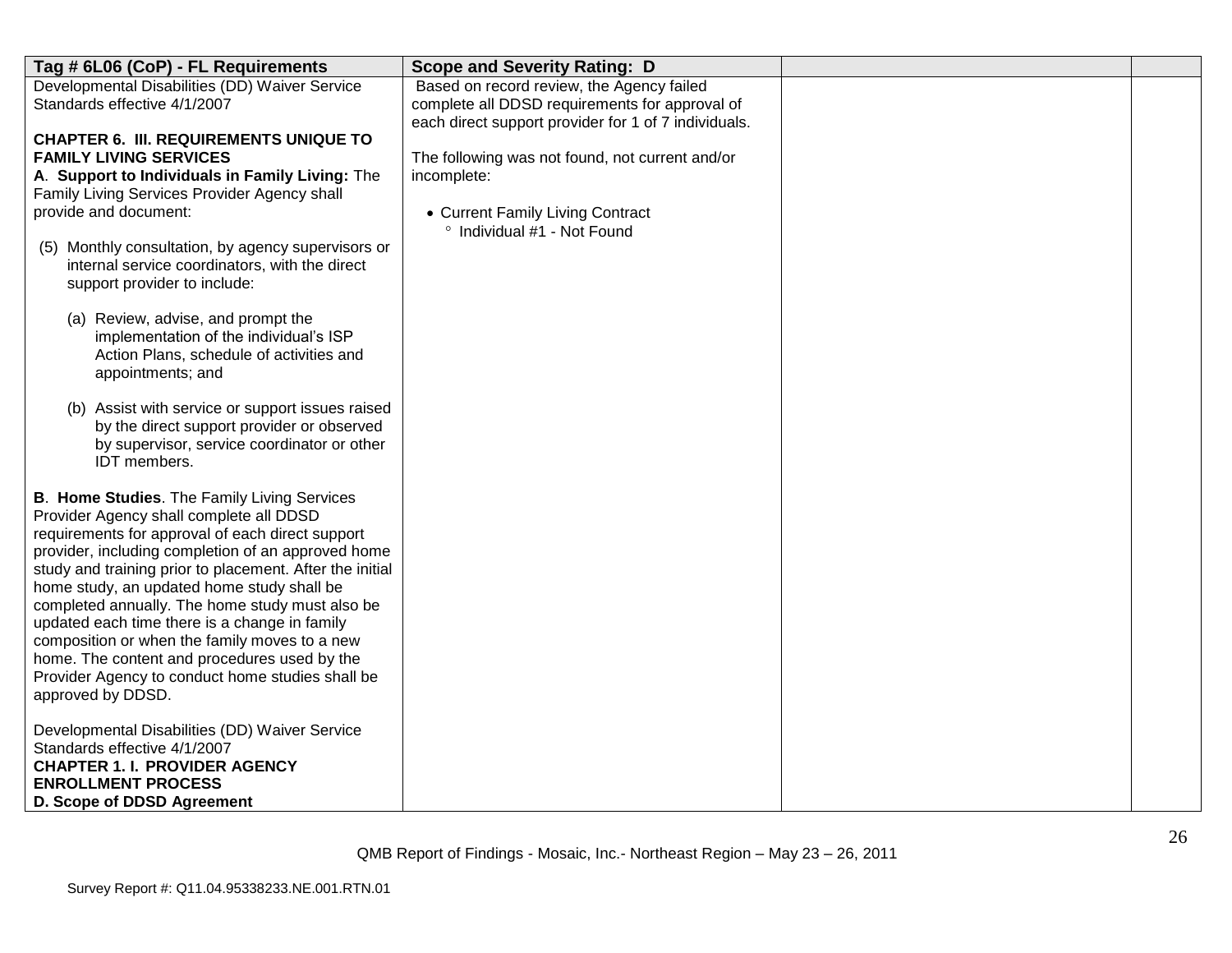| Provider Agencies must have prior written<br>(4)<br>approval of the Department of Health to<br>subcontract any service other than Respite;<br>NMAC 8.314.5.10 - DEVELOPMENTAL<br><b>DISABILITIES HOME AND COMMUNITY-BASED</b><br><b>SERVICES WAIVER</b>                                                                                                                                                                                                                                                                                                                                                                                                                                                                                                                                                                                   |  |  |
|-------------------------------------------------------------------------------------------------------------------------------------------------------------------------------------------------------------------------------------------------------------------------------------------------------------------------------------------------------------------------------------------------------------------------------------------------------------------------------------------------------------------------------------------------------------------------------------------------------------------------------------------------------------------------------------------------------------------------------------------------------------------------------------------------------------------------------------------|--|--|
| <b>ELIGIBLE PROVIDERS:</b><br>I. Qualifications for community living service<br>providers: There are three types of community<br>living services: Family living, supported living and<br>independent living. Community living providers must<br>meet all qualifications set forth by the DOH/DDSD,<br>DDW definitions and service standards.<br>(1) Family living service providers for adults must<br>meet the qualifications for staff required by the<br>DOH/DDSD, DDW service definitions and<br>standards. The direct care provider employed by or<br>subcontracting with the provider agency must be<br>approved through a home study completed prior to<br>provision of services and conducted<br>at subsequent intervals required of the provider<br>agency. All family living sub-contracts must be<br>approved by the DOH/DDSD. |  |  |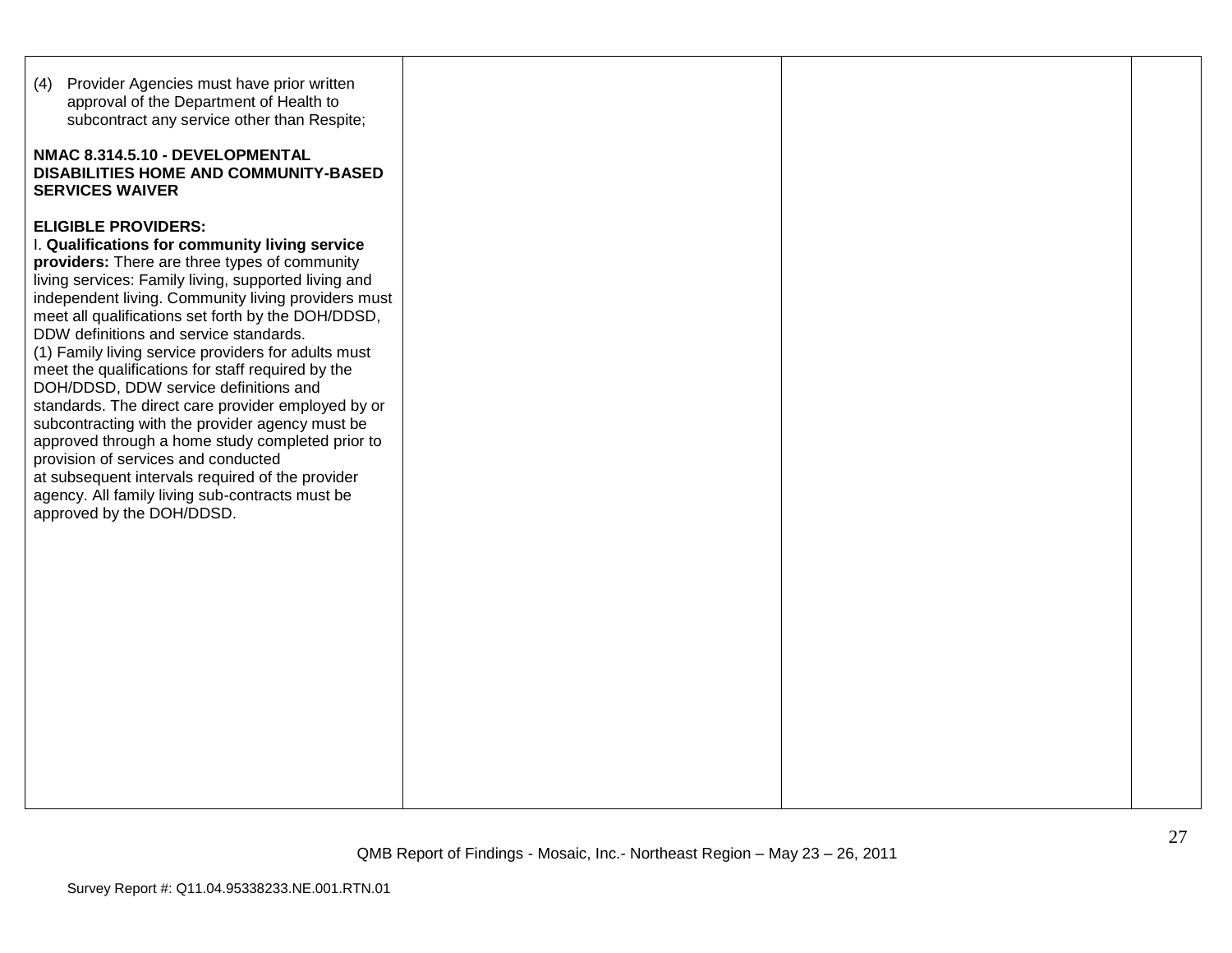| Tag # 6L13 (CoP) - CL Healthcare Reqts.                                    | <b>Scope and Severity Rating: D</b>                |  |
|----------------------------------------------------------------------------|----------------------------------------------------|--|
| Developmental Disabilities (DD) Waiver Service                             | Based on record review, the Agency failed to       |  |
| Standards effective 4/1/2007                                               | provide documentation of annual physical           |  |
| <b>CHAPTER 6. VI. GENERAL REQUIREMENTS</b>                                 | examinations and/or other examinations as          |  |
| <b>FOR COMMUNITY LIVING</b>                                                | specified by a licensed physician for 1 of 7       |  |
| G. Health Care Requirements for Community                                  | individuals receiving Community Living Services.   |  |
| <b>Living Services.</b>                                                    |                                                    |  |
| (1) The Community Living Service providers shall                           | The following was not found, incomplete and/or not |  |
| ensure completion of a HAT for each individual                             | current:                                           |  |
| receiving this service. The HAT shall be completed                         |                                                    |  |
| 2 weeks prior to the annual ISP meeting and                                | • Auditory Exam                                    |  |
| submitted to the Case Manager and all other IDT                            | ° Individual #1 - As indicated by collateral       |  |
| Members. A revised HAT is required to also be                              | documentation reviewed, follow-up exam was         |  |
| submitted whenever the individual's health status                          | requested 8/3/2009. No evidence of exam            |  |
| changes significantly. For individuals who are newly                       | follow-up was found.                               |  |
| allocated to the DD Waiver program, the HAT may                            |                                                    |  |
| be completed within 2 weeks following the initial ISP                      |                                                    |  |
| meeting and submitted with any strategies and                              |                                                    |  |
| support plans indicated in the ISP, or within 72                           |                                                    |  |
| hours following admission into direct services, which<br>ever comes first. |                                                    |  |
| (2) Each individual will have a Health Care                                |                                                    |  |
| Coordinator, designated by the IDT. When the                               |                                                    |  |
| individual's HAT score is 4, 5 or 6 the Health Care                        |                                                    |  |
| Coordinator shall be an IDT member, other than the                         |                                                    |  |
| individual. The Health Care Coordinator shall                              |                                                    |  |
| oversee and monitor health care services for the                           |                                                    |  |
| individual in accordance with these standards. In                          |                                                    |  |
| circumstances where no IDT member voluntarily                              |                                                    |  |
| accepts designation as the health care coordinator,                        |                                                    |  |
| the community living provider shall assign a staff                         |                                                    |  |
| member to this role.                                                       |                                                    |  |
| (3) For each individual receiving Community Living                         |                                                    |  |
| Services, the provider agency shall ensure and                             |                                                    |  |
| document the following:                                                    |                                                    |  |
| (a) Provision of health care oversight consistent                          |                                                    |  |
| with these Standards as detailed in Chapter                                |                                                    |  |
| One section III E: Healthcare Documentation                                |                                                    |  |
| by Nurses For Community Living Services,                                   |                                                    |  |
| Community Inclusion Services and Private                                   |                                                    |  |
| Duty Nursing Services.                                                     |                                                    |  |
| b) That each individual with a score of 4, 5, or 6                         |                                                    |  |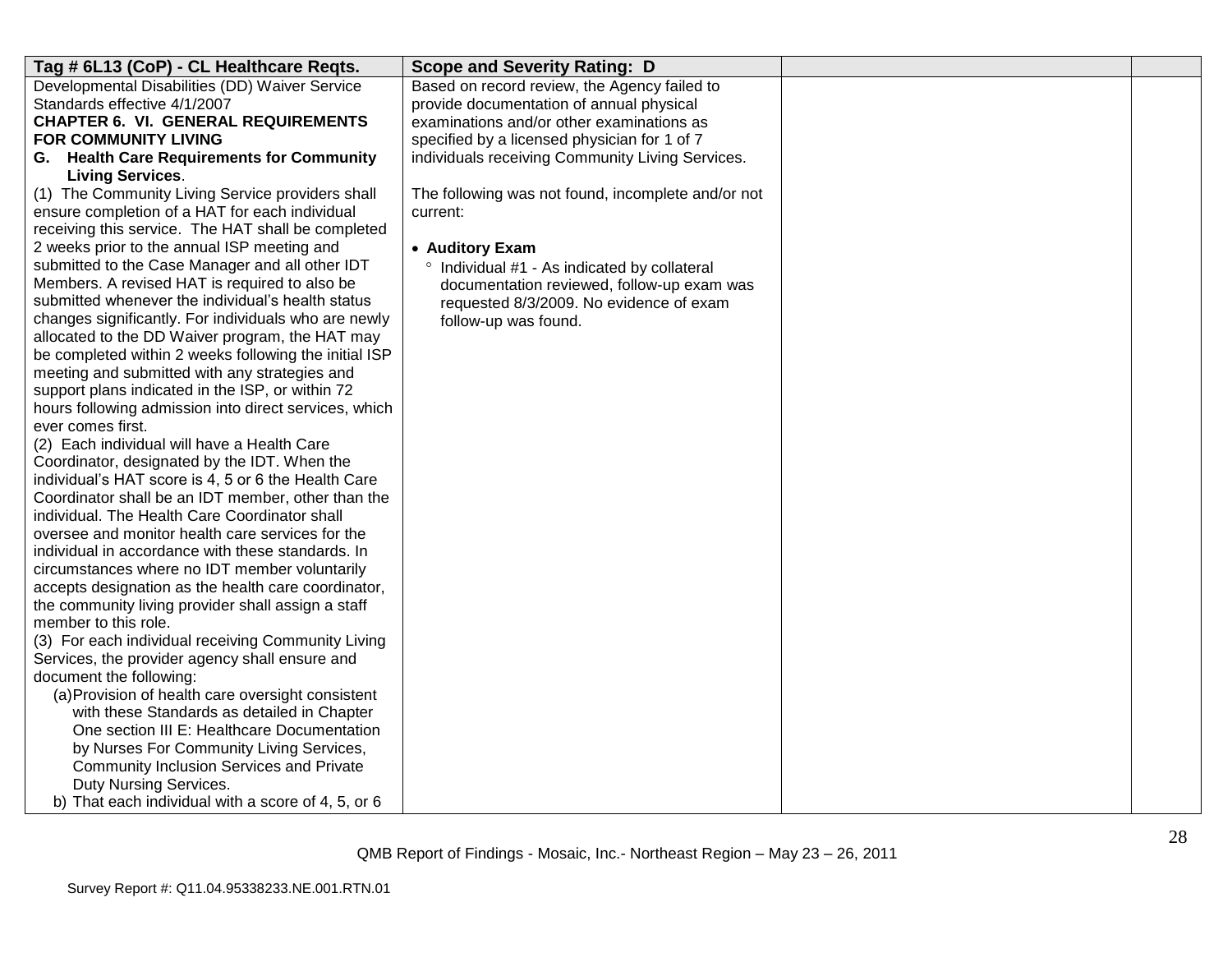| on the HAT, has a Health Care Plan<br>developed by a licensed nurse.<br>(c) That an individual with chronic condition(s)<br>with the potential to exacerbate into a life<br>threatening condition, has Crisis Prevention/<br>Intervention Plan(s) developed by a licensed<br>nurse or other appropriate professional for<br>each such condition.<br>(4) That an average of 3 hours of documented<br>nutritional counseling is available annually, if<br>recommended by the IDT.<br>(5) That the physical property and grounds are free<br>of hazards to the individual's health and safety.<br>(6) In addition, for each individual receiving<br>Supported Living or Family Living Services, the<br>provider shall verify and document the following:<br>(a) The individual has a primary licensed<br>physician;<br>(b) The individual receives an annual physical<br>examination and other examinations as<br>specified by a licensed physician;<br>(c) The individual receives annual dental check-<br>ups and other check-ups as specified by a<br>licensed dentist;<br>(d) The individual receives eye examinations as<br>specified by a licensed optometrist or<br>ophthalmologist; and<br>(e) Agency activities that occur as follow-up to<br>medical appointments (e.g. treatment, visits to<br>specialists, changes in medication or daily<br>routine). |  |
|-----------------------------------------------------------------------------------------------------------------------------------------------------------------------------------------------------------------------------------------------------------------------------------------------------------------------------------------------------------------------------------------------------------------------------------------------------------------------------------------------------------------------------------------------------------------------------------------------------------------------------------------------------------------------------------------------------------------------------------------------------------------------------------------------------------------------------------------------------------------------------------------------------------------------------------------------------------------------------------------------------------------------------------------------------------------------------------------------------------------------------------------------------------------------------------------------------------------------------------------------------------------------------------------------------------------------------------------------------------------|--|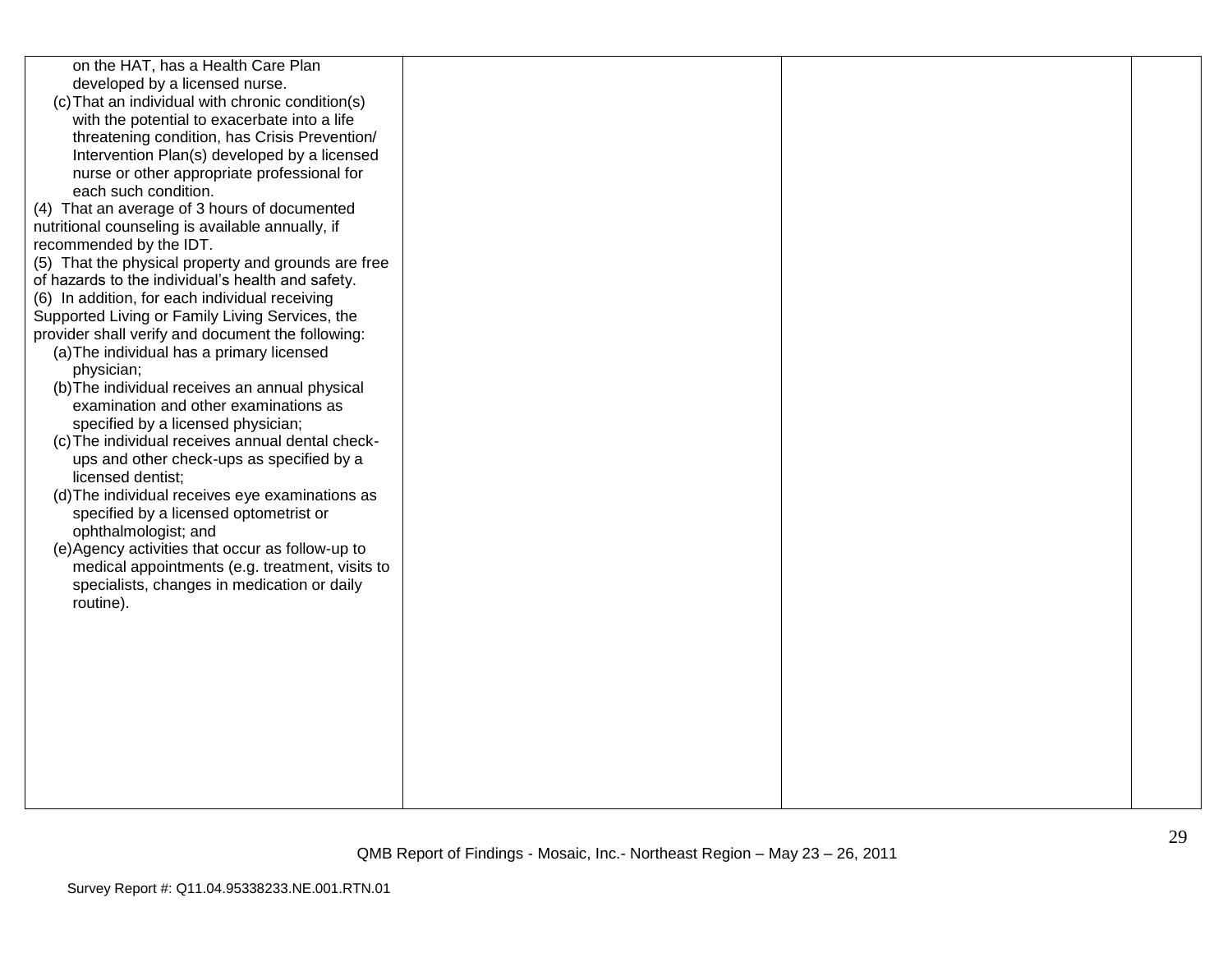| Tag # 6L14 Residential Case File                                                                            | <b>Scope and Severity Rating: E</b>                                                                   |  |
|-------------------------------------------------------------------------------------------------------------|-------------------------------------------------------------------------------------------------------|--|
| Developmental Disabilities (DD) Waiver Service<br>Standards effective 4/1/2007                              | Based on record review, the Agency failed to<br>maintain a complete and confidential case file in the |  |
| <b>CHAPTER 6. VIII. COMMUNITY LIVING</b><br>SERVICE PROVIDER AGENCY REQUIREMENTS                            | residence for 4 of 7 Individuals receiving Family<br>Living Services.                                 |  |
| A. Residence Case File: For individuals receiving                                                           |                                                                                                       |  |
| Supported Living or Family Living, the Agency shall                                                         | The following was not found, incomplete and/or not                                                    |  |
| maintain in the individual's home a complete and<br>current confidential case file for each individual. For | current:                                                                                              |  |
| individuals receiving Independent Living Services,                                                          | • Current Emergency & Personal Identification                                                         |  |
| rather than maintaining this file at the individual's                                                       | <b>Information</b>                                                                                    |  |
| home, the complete and current confidential case<br>file for each individual shall be maintained at the     | <sup>o</sup> Did not contain Pharmacy Information (#3)                                                |  |
| agency's administrative site. Each file shall include<br>the following:                                     | • Annual ISP $(#3)$                                                                                   |  |
| (1) Complete and current ISP and all supplemental                                                           | • Individual Specific Training Section of ISP                                                         |  |
| plans specific to the individual;<br>(2) Complete and current Health Assessment Tool;                       | (formerly Addendum B) (#3)                                                                            |  |
| (3) Current emergency contact information, which                                                            | • Positive Behavioral Plan (#1)                                                                       |  |
| includes the individual's address, telephone                                                                |                                                                                                       |  |
| number, names and telephone numbers of<br>residential Community Living Support providers,                   | • Positive Behavioral Crisis Plan (#5 & 7)                                                            |  |
| relatives, or guardian or conservator, primary care                                                         | • Progress Notes/Daily Contacts Logs:                                                                 |  |
| physician's name(s) and telephone number(s),<br>pharmacy name, address and telephone number                 | $\degree$ Individual #1 - None found for 5/01/11 - 5/24/11                                            |  |
| and dentist name, address and telephone number,                                                             |                                                                                                       |  |
| and health plan;                                                                                            | • Progress Notes written by DSP and/or Nurses<br>regarding Health Status:                             |  |
| (4) Up-to-date progress notes, signed and dated by                                                          | ° Individual #5 - None found. Last entry was                                                          |  |
| the person making the note for at least the past                                                            | 1/2009                                                                                                |  |
| month (older notes may be transferred to the<br>agency office);                                             |                                                                                                       |  |
| (5) Data collected to document ISP Action Plan                                                              |                                                                                                       |  |
| implementation                                                                                              |                                                                                                       |  |
| (6) Progress notes written by direct care staff and                                                         |                                                                                                       |  |
| by nurses regarding individual health status and<br>physical conditions including action taken in           |                                                                                                       |  |
| response to identified changes in condition for at                                                          |                                                                                                       |  |
| least the past month;                                                                                       |                                                                                                       |  |
| (7) Physician's or qualified health care providers                                                          |                                                                                                       |  |
| written orders;                                                                                             |                                                                                                       |  |
| (8) Progress notes documenting implementation of                                                            |                                                                                                       |  |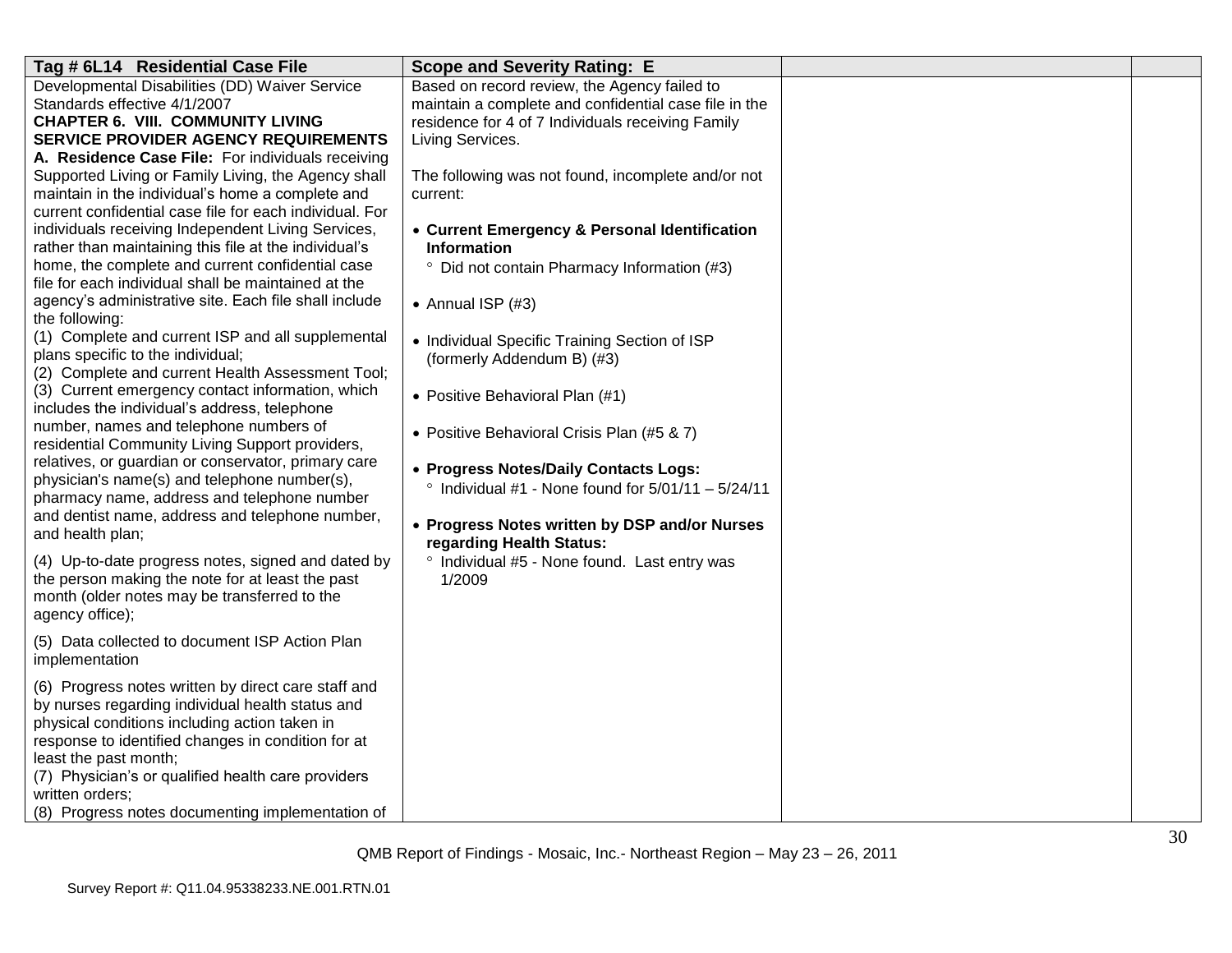|           | a physician's or qualified health care provider's    |  |  |
|-----------|------------------------------------------------------|--|--|
| order(s); |                                                      |  |  |
|           | (9) Medication Administration Record (MAR) for the   |  |  |
|           | past three (3) months which includes:                |  |  |
|           | (a) The name of the individual;                      |  |  |
|           | (b) A transcription of the healthcare practitioners  |  |  |
|           | prescription including the brand and generic         |  |  |
|           | name of the medication;                              |  |  |
| (C)       | Diagnosis for which the medication is                |  |  |
|           | prescribed;                                          |  |  |
|           | (d) Dosage, frequency and method/route of            |  |  |
|           | delivery;                                            |  |  |
|           | (e) Times and dates of delivery;                     |  |  |
| (f)       | Initials of person administering or assisting with   |  |  |
|           | medication; and                                      |  |  |
|           | (g) An explanation of any medication irregularity,   |  |  |
|           | allergic reaction or adverse effect.                 |  |  |
|           | (h) For PRN medication an explanation for the use    |  |  |
|           | of the PRN must include:                             |  |  |
|           | Observable signs/symptoms or                         |  |  |
|           | circumstances in which the medication is to          |  |  |
|           | be used, and                                         |  |  |
|           | (ii) Documentation of the effectiveness/result       |  |  |
|           | of the PRN delivered.                                |  |  |
| (i)       | A MAR is not required for individuals                |  |  |
|           | participating in Independent Living Services         |  |  |
|           | who self-administer their own medication.            |  |  |
|           | However, when medication administration is           |  |  |
|           | provided as part of the Independent Living           |  |  |
|           | Service a MAR must be maintained at the              |  |  |
|           | individual's home and an updated copy must           |  |  |
|           | be placed in the agency file on a weekly basis.      |  |  |
|           | (10) Record of visits to healthcare practitioners    |  |  |
|           | including any treatment provided at the visit and a  |  |  |
|           | record of all diagnostic testing for the current ISP |  |  |
|           | year; and                                            |  |  |
|           | (11) Medical History to include: demographic data,   |  |  |
|           | current and past medical diagnoses including the     |  |  |
|           | cause (if known) of the developmental disability and |  |  |
|           | any psychiatric diagnosis, allergies (food,          |  |  |
|           | environmental, medications), status of routine adult |  |  |
|           | health care screenings, immunizations, hospital      |  |  |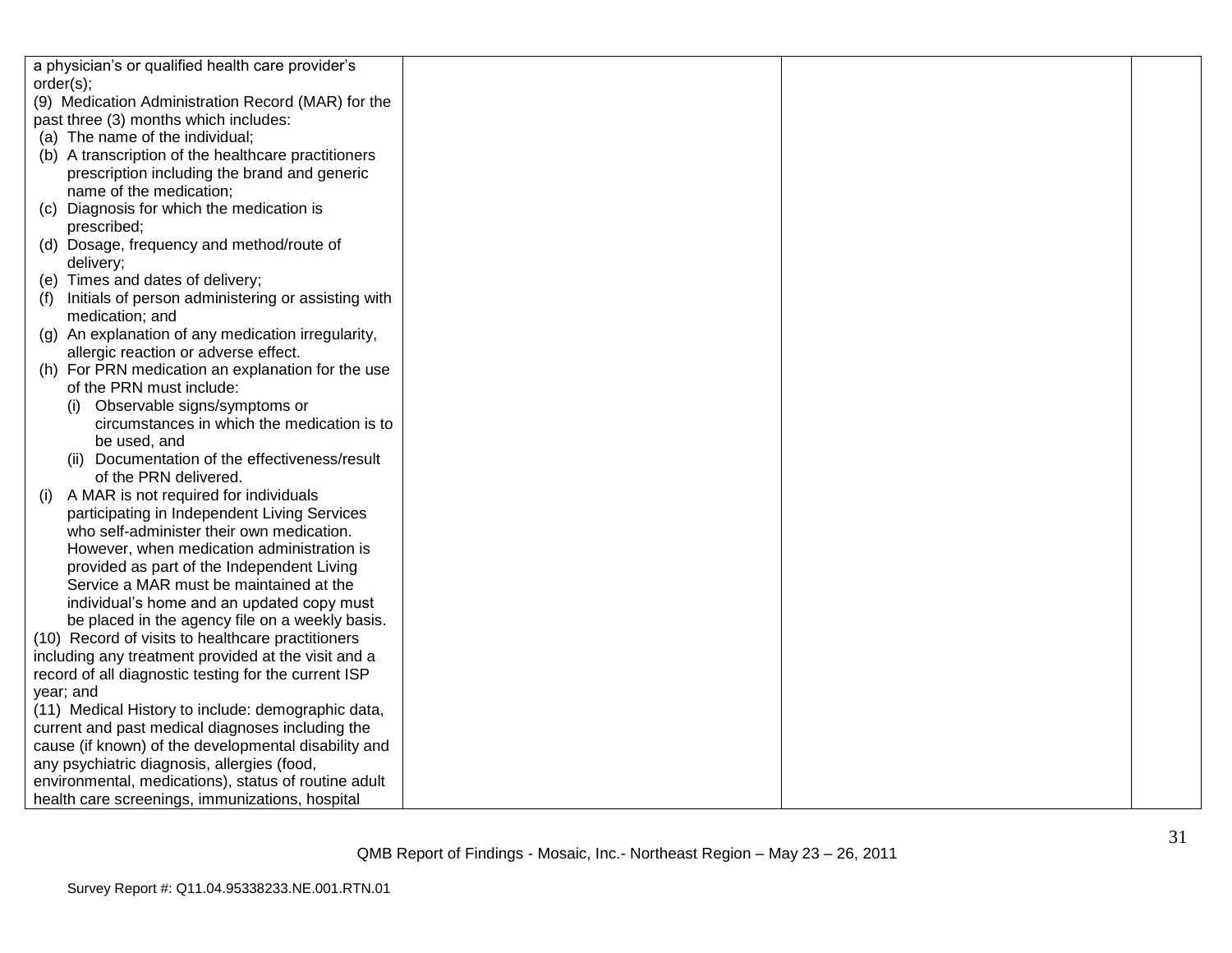| discharge summaries for past twelve (12) months,<br>past medical history including hospitalizations,<br>surgeries, injuries, family history and current<br>physical exam. |  |  |
|---------------------------------------------------------------------------------------------------------------------------------------------------------------------------|--|--|
|                                                                                                                                                                           |  |  |
|                                                                                                                                                                           |  |  |
|                                                                                                                                                                           |  |  |
|                                                                                                                                                                           |  |  |
|                                                                                                                                                                           |  |  |
|                                                                                                                                                                           |  |  |
|                                                                                                                                                                           |  |  |
|                                                                                                                                                                           |  |  |
|                                                                                                                                                                           |  |  |
|                                                                                                                                                                           |  |  |
|                                                                                                                                                                           |  |  |
|                                                                                                                                                                           |  |  |
|                                                                                                                                                                           |  |  |
|                                                                                                                                                                           |  |  |
|                                                                                                                                                                           |  |  |
|                                                                                                                                                                           |  |  |
|                                                                                                                                                                           |  |  |
|                                                                                                                                                                           |  |  |
|                                                                                                                                                                           |  |  |
|                                                                                                                                                                           |  |  |
|                                                                                                                                                                           |  |  |
|                                                                                                                                                                           |  |  |
|                                                                                                                                                                           |  |  |
|                                                                                                                                                                           |  |  |
|                                                                                                                                                                           |  |  |
|                                                                                                                                                                           |  |  |
|                                                                                                                                                                           |  |  |
|                                                                                                                                                                           |  |  |
|                                                                                                                                                                           |  |  |
|                                                                                                                                                                           |  |  |
|                                                                                                                                                                           |  |  |
|                                                                                                                                                                           |  |  |
|                                                                                                                                                                           |  |  |
|                                                                                                                                                                           |  |  |
|                                                                                                                                                                           |  |  |
|                                                                                                                                                                           |  |  |
|                                                                                                                                                                           |  |  |
|                                                                                                                                                                           |  |  |
|                                                                                                                                                                           |  |  |
|                                                                                                                                                                           |  |  |
|                                                                                                                                                                           |  |  |
|                                                                                                                                                                           |  |  |
|                                                                                                                                                                           |  |  |
|                                                                                                                                                                           |  |  |
|                                                                                                                                                                           |  |  |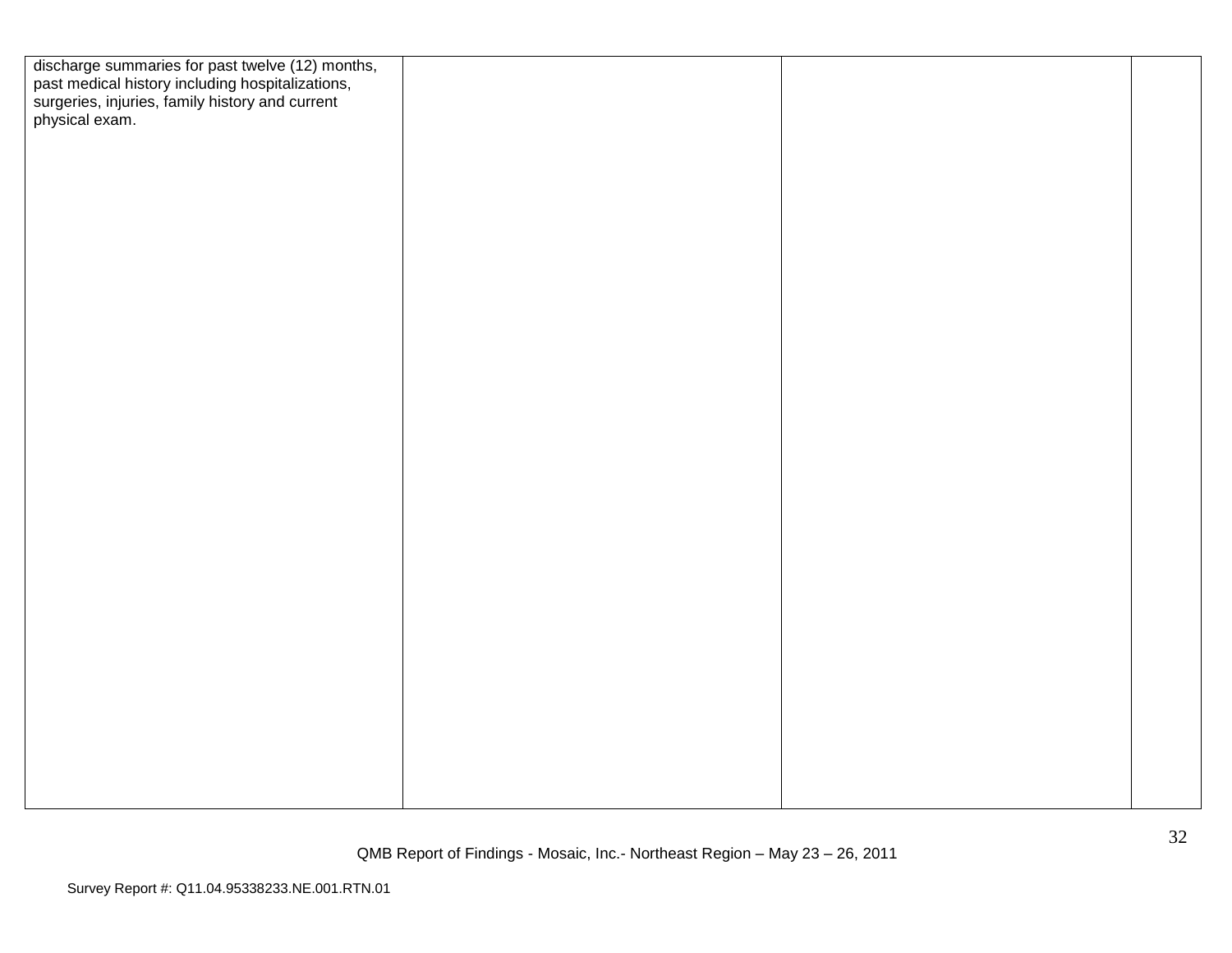| Tag # 6L25 (CoP) Residential Health &                | <b>Scope and Severity Rating: E</b>                 |  |
|------------------------------------------------------|-----------------------------------------------------|--|
| <b>Safety (Supported Living &amp; Family Living)</b> |                                                     |  |
| Developmental Disabilities (DD) Waiver Service       | Based on observation, the Agency failed to ensure   |  |
| Standards effective 4/1/2007                         | that each individual's residence met all            |  |
| <b>CHAPTER 6. VIII. COMMUNITY LIVING</b>             | requirements within the standard for 2 of 7 Family  |  |
| <b>SERVICE PROVIDER AGENCY REQUIREMENTS</b>          | Living residences.                                  |  |
| L. Residence Requirements for Family Living          |                                                     |  |
| <b>Services and Supported Living Services</b>        | The following items were not found, not functioning |  |
| (1) Supported Living Services and Family Living      | or incomplete:                                      |  |
| Services providers shall assure that each            |                                                     |  |
| individual's residence has:                          | <b>Family Living Requirements:</b>                  |  |
| (a) Battery operated or electric smoke detectors,    |                                                     |  |
| heat sensors, or a sprinkler system installed in     | • Accessible written procedures for emergency       |  |
| the residence;                                       | placement and relocation of individuals in the      |  |
| (b) General-purpose first aid kit;                   | event of an emergency evacuation that makes the     |  |
| (c) When applicable due to an individual's health    | residence unsuitable for occupancy. The             |  |
| status, a blood borne pathogens kit;                 | emergency evacuation procedures shall address,      |  |
| (d) Accessible written procedures for emergency      | but are not limited to, fire, chemical and/or       |  |
| evacuation e.g. fire and weather-related             | hazardous waste spills, and flooding (#4 & 5)       |  |
| threats;                                             |                                                     |  |
| (e) Accessible telephone numbers of poison           |                                                     |  |
| control centers located within the line of sight of  |                                                     |  |
| the telephone;                                       |                                                     |  |
| Accessible written documentation of actual<br>(f)    |                                                     |  |
| evacuation drills occurring at least three (3)       |                                                     |  |
| times a year. For Supported Living evacuation        |                                                     |  |
| drills shall occur at least once a year during       |                                                     |  |
| each shift;                                          |                                                     |  |
| Accessible written procedures for the safe<br>(g)    |                                                     |  |
| storage of all medications with dispensing           |                                                     |  |
| instructions for each individual that are            |                                                     |  |
| consistent with the Assisting with Medication        |                                                     |  |
| Administration training or each individual's ISP;    |                                                     |  |
| and                                                  |                                                     |  |
| (h) Accessible written procedures for emergency      |                                                     |  |
| placement and relocation of individuals in the       |                                                     |  |
| event of an emergency evacuation that makes          |                                                     |  |
| the residence unsuitable for occupancy. The          |                                                     |  |
| emergency evacuation procedures shall                |                                                     |  |
| address, but are not limited to, fire, chemical      |                                                     |  |
| and/or hazardous waste spills, and flooding.         |                                                     |  |
|                                                      |                                                     |  |